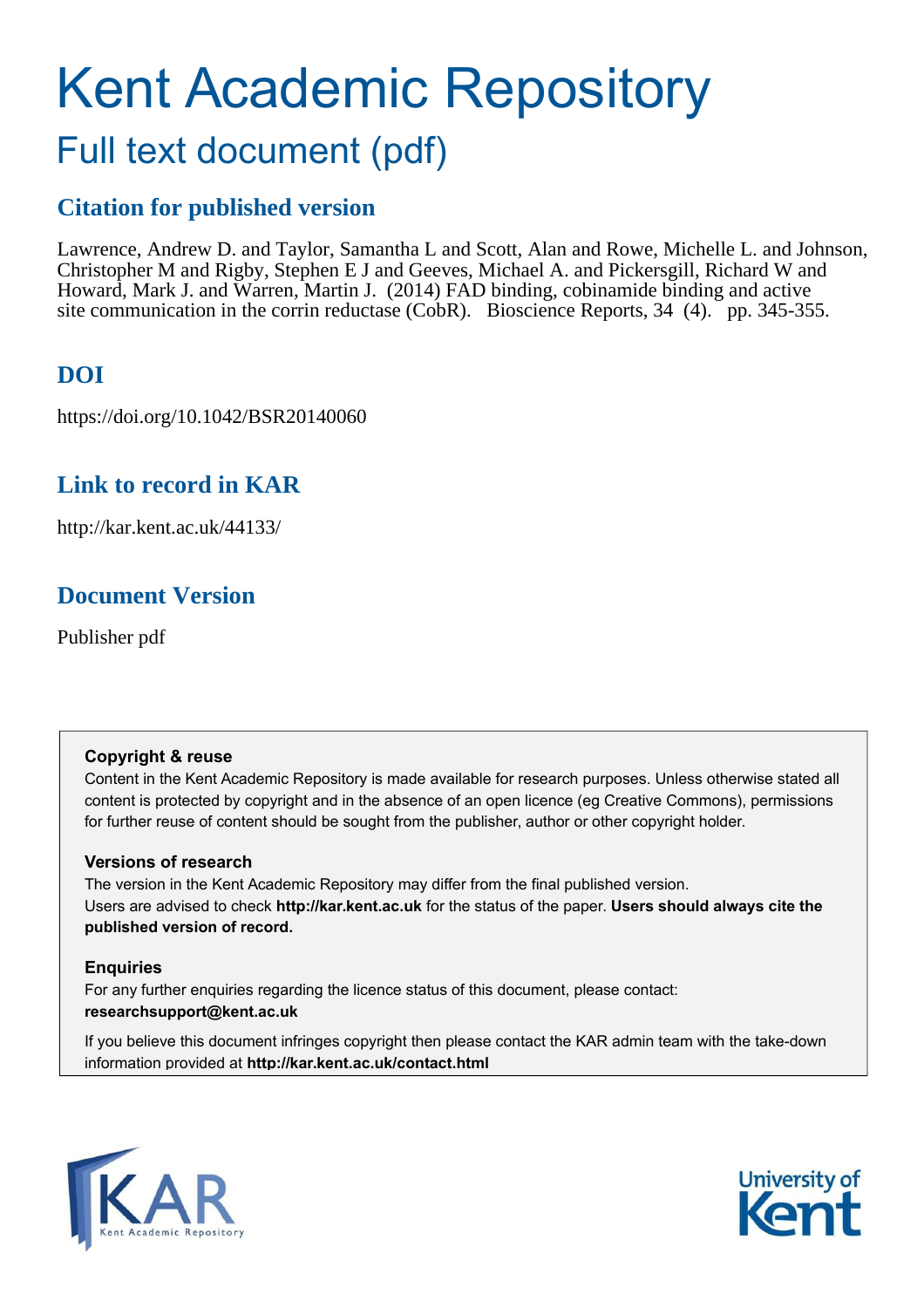**OPEN ACCESS** 



# FAD binding, cobinamide binding and active site communication in the corrin reductase (CobR)

Andrew D. LAWRENCE\*, Samantha L. TAYLOR\*, Alan SCOTT\*, Michelle L. ROWE\*, Christopher M. JOHNSON†, Stephen E. J. RIGBY‡, Michael A. GEEVES\*, Richard W. PICKERSGILL§, Mark J. HOWARD\*<sup>1</sup> and Martin J. WARREN\*<sup>1</sup>

†Medical Research Council Laboratory for Molecular Biology, Hills Road, Cambridge CB2 0QH, U.K.

§School of Biological and Chemical Sciences, Queen Mary, University of London, Mile End Road, London E1 4NS, U.K.

#### Synopsis

Adenosylcobalamin, the coenzyme form of vitamin B<sub>12</sub>, is one Nature's most complex coenzyme whose de novo biogenesis proceeds along either an anaerobic or aerobic metabolic pathway. The aerobic synthesis involves reduction of the centrally chelated cobalt metal ion of the corrin ring from Co(II) to Co(I) before adenosylation can take place. A corrin reductase (CobR) enzyme has been identified as the likely agent to catalyse this reduction of the metal ion. Herein, we reveal how *Brucella melitensis* CobR binds its coenzyme FAD (flavin dinucleotide) and we also show that the enzyme can bind a corrin substrate consistent with its role in reduction of the cobalt of the corrin ring. Stopped-flow kinetics and EPR reveal a mechanistic asymmetry in CobR dimer that provides a potential link between the two electron reduction by NADH to the single electron reduction of Co(II) to Co(I).

*Key words:* enzyme kinetics, enzyme structure, NMR, vitamins and cofactors, X-ray crystallography

Cite this article as: Lawrence, A.D., Taylor, S.L., Scott, A., Rowe, M.L., Johnson, C.M., Rigby, S.E.J., Geeves, M.A., Pickersgill, R.W., Howard, M.J. and Warren, M.J. (2014) FAD binding, cobinamide binding and active site communication in the corrin reductase CobR. Biosci. Rep. 34(4), art:e00120.doi:10.1042/BSR20140060

## INTRODUCTION

Cobalamin, the biologically active form of vitamin  $B_{12}$ , is an exquisitely complex natural product whose synthesis is limited to only some archaea and bacteria. It functions as a coenzyme or cofactor in a number of important processes, and is particularly associated with isomerization, methylation and dehalogenation reactions [1]. As a modified tetrapyrrole, adenosylcobalamin is constructed along a branched pathway requiring in the region of 30 enzymatic activities for its complete *de novo* synthesis [2]. At the heart of the molecule lies a corrin ring containing a centrally chelated cobalt ion. The cobalt ion is further coordinated by two axial ligands. The lower axial ligand is a dimethylbenzimidazole (DMB) moiety that is attached to the corrin ring through an aminopropanol linker, with the upper axial position occupied by either a methyl or adenosyl group covalently linked to the cobalt. It is the properties of this unique cobalt–carbon bond that facilitate the exceptional chemistry associated with cobalamin-dependent enzymes [1].

The attachment of the upper axial ligand occurs relatively late in the pathway and is catalysed by the ATP:cob(I)alamin adenosyltransferase, which enables the transfer of the adenosyl moiety from ATP to cob(I)yrinic acid a,c-diamide [3]. A prerequisite for this reaction is the 1 electron reduction of the cobalt ion to the Co(I) oxidation state. This reduction is highly challenging and thermodynamically unfavourable, with a midpoint reduction potential of  $-450$  mV for the Co<sup>2+/1+</sup> coupled reaction [4,5].

The enzyme responsible for the reduction of the cobalt ion was initially purified by Rhone-Poulenc scientists as part of their studies into the molecular genetics of the pathway [6]. However, they failed to identify the gene encoding this enzyme and it was only relatively recently that the enzyme, CobR, was formally characterized in *Brucella melitensis* [7]. The crystal structure of CobR was solved to  $1.6$  Å resolution and found to be a homodimeric flavoprotein with a similar topology to other characterized

 $1$  Correspondence may be addressed to either of these authors (email m.j.howard@kent.ac.uk or m.j.warren@kent.ac.uk).



<sup>\*</sup>School of Biosciences, University of Kent, Canterbury, Kent CT2 7NJ, U.K.

<sup>‡</sup>Manchester Institute of Biotechnology, University of Manchester, 131 Princess Street, Manchester M1 7DN, U.K.

Abbreviations: CobR, corrin reductase; DSC, differential scanning calorimetry; FAD, flavin dinucleotide; FMN, flavin mononucleotide; HSQC, heteronuclear single-quantum coherence; NOE, nuclear Overhauser effect.

The structural co-ordinates reported will appear in the PDB under accession code 4IRA. NMR assignments are available from the BioMagResBank with accession number 16780.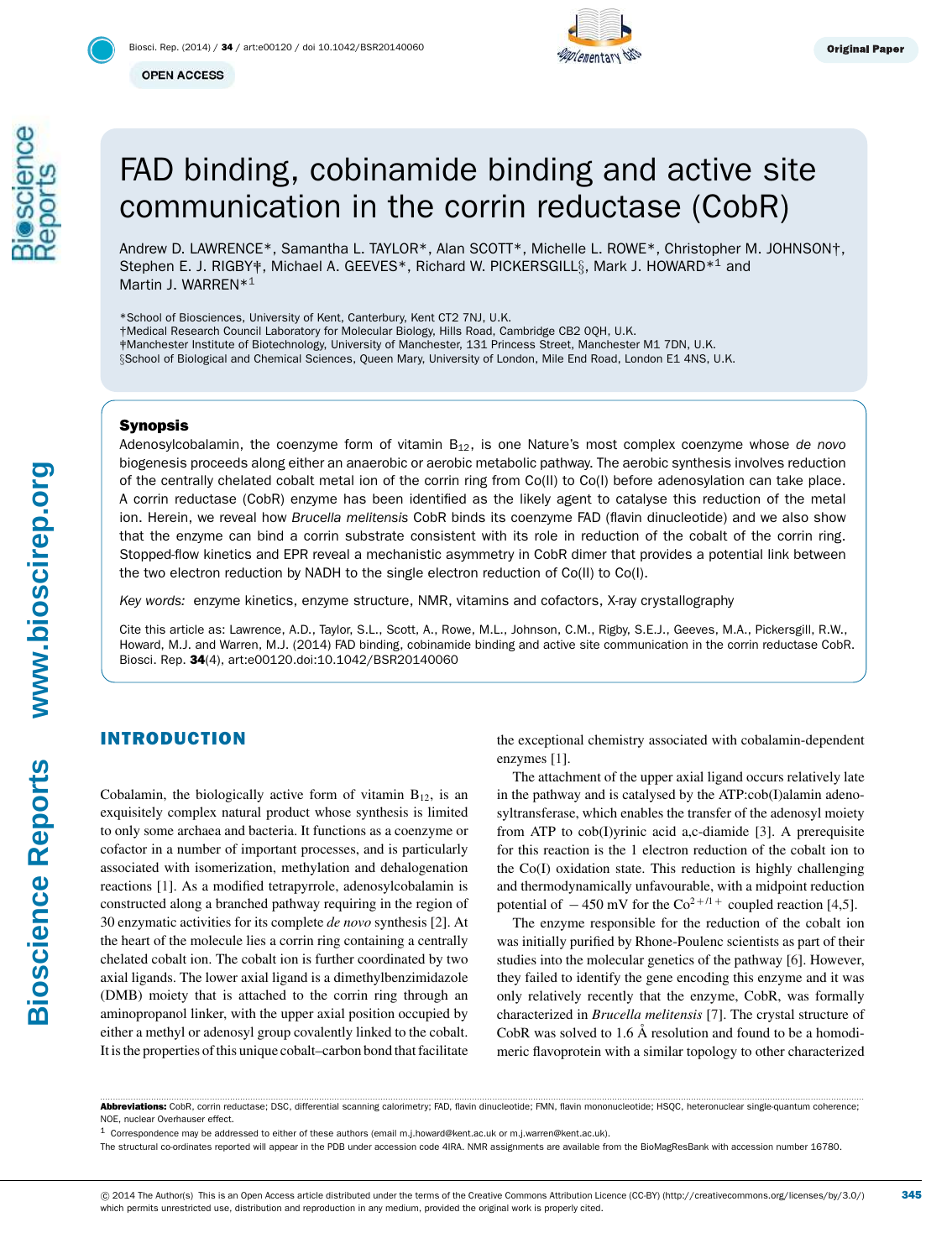flavoproteins such as HpaC and PheA2; however, the CobR dimer was found to have FMN bound to only one sub-unit and this flavin was preferentially crystallized over FAD (flavin dinucleotide; i.e., no additional flavin was added for crystallization). This was considered unusual because FAD was predicted to be the preferred physiological cofactor. In addition, this structural study also demonstrated the transformation of cob(III)alamin into cob(II)alamin in the presence of ATP and NADH was CobR dependent. However, many cobalamin-producing organisms lack a direct orthologue of CobR, especially those that operate an anaerobic biosynthetic pathway. Moreover, it has also been shown that when cobalamin is bound to the adenosyltransferase it is possible to accomplish this reductive step with either a combination of FldA/MSR or with free reduced flavin alone [8,9]. This is facilitated by the way in which cobalamin is bound to the adenosyltransferase, holding the molecule in an unusual 4-coordinate state [5]. Nonetheless, in the aerobic pathway CobR appears to be maintained for the biosynthesis of adenosylcobalamin and a homologue of the protein, PduS, is an integral component of the propanediol utilization machinery, providing compelling evidence that, under some circumstance, these enzymes play an essential role in the adenosylation process [10–12].

Here, we reveal how *B. melitensis* corrin reductase (CobR) binds its coenzyme FAD and also show that the enzyme can bind a corrin substrate. With the coenzyme in excess, a precise twofold symmetry of the homodimer is demonstrated but under other conditions, important asymmetries are revealed which may help explain how CobR links the two-electron reduction by NADH to the single electron reduction of  $Co(II)$  to  $Co(I)$ .

### MATERIALS AND METHODS

#### Recombinant protein production and purification

CobR was overproduced in *Escherichia coli* BL21 Star (DE3) pLysS from a pET14-b construct and purified as described previously [7]. Isotopic labelling for NMR studies was achieved by culturing the *E. coli* strain in M9 minimal media, which was enriched with either  $^{15}N$  ammonium sulfate or  $^{13}C$  glucose and  $^{15}N$ ammonium sulfate (Goss Scientific). Following cleavage of the His-tag with thrombin CobR was further purified by gel filtration. Samples were separated on a Superdex G75 column (GE Healthcare) in 20 mM potassium phosphate buffer (pH 6.5) containing 100 mM NaCl.

#### Multidimensional NMR spectroscopy

NMR experimental data for CobR were obtained at 25 and 60◦C from 2.0 mM samples, prepared in 20 mM sodium phosphate, 100 mM sodium chloride at pH 6.5. Sample volumes of 330  $\mu$ l were placed in Shigemi BMS-005V tubes and included 10 % D<sub>2</sub>O. All NMR data were acquired at 14.1 T (600 MHz  $^1$ H) using a Varian UnityINOVA equipped with a 5 mm HCN z-pulse field gradient probe and a 14.1 T (600 MHz  $^1$ H) Bruker Avance III equipped with a 5 mm QCI-F cryoprobe. Chemical shift referencing was based on the position of the water resonance with the exact value being related to the known relationship of the  ${}^{1}H_{2}O$  resonance with temperature [13]. Unless otherwise stated, all NMR experiments were solvent suppressed to reduce the water signal using WATERGATE [14] that was typically obtained using a gradient field strength of 40–50 G cm<sup>-1</sup>. All indirect NMR dimensions were acquired using the hypercomplex method [15] and all reported data numbers reflect the total of real and imaginary points collected in each dimension. All NMR data processing was carried out using NMRPipe [16], chemical shifts were assigned using the CCPN Analysis package [17,18]. Backbone chemical shift assignment of CobR was completed using <sup>15</sup>N,<sup>1</sup>H-HSQC, CBCANH, CBCA(CO)NH and where necessary <sup>15</sup>N-edited NOESY, and <sup>13</sup>C-edited NOESY experiments collected at 60 ℃. Minimal chemical shift differences are essentially estimated chemical shift perturbations that are obtained using one fully assigned spectrum and measuring the chemical shift distance from signals in the assigned spectrum to the nearest peak in the unassigned spectrum. For  ${}^{15}N, {}^{1}H$ -HSQC datasets, the chemical shift difference is calculated between each pair of peaks using the following expression where  $\Delta^1$ H and  $\Delta^{15}$ N are the chemical shift differences in each dimension.  $\Delta^{15}N$  is multiplied by 1/6 to correct for the larger chemical shift range in  $15<sub>N</sub>$ .

Shift difference = 
$$
\sqrt{(\Delta^1 H)^2 + \frac{1}{6} (\Delta^{15} N)^2}
$$
. (1)

NMR relaxation experiments for <sup>15</sup>N  $T_1$ ,  $T_2$  and heteronuclear NOE (nuclear Overhauser effect) determination were acquired with the same spectral resolution as HSQC (heteronuclear single-quantum coherence) experiments for CobR under excess FAD conditions at 10<sup>15</sup>N  $T_1$  experiments were completed with relaxation delays of 64, 128, 256, 384, 512, 640, 768 and 896 ms including repeats for 250 and 640 ms delays. <sup>15</sup>N  $T_2$  data were collected with 10 different relaxation delays of 20, 40, 60, 80, 100, 120, 140 and 160 ms including repeats for 80 and 160 ms delays. Heteronuclear NOE experiments were acquired with a transient cycle of 5.5 s both with and without saturation of amide protons. All NMR data were processed using NMRpipe [19] on Linux PC's and all NMR spectra were assigned and relaxation data analysed using the software package CCPN Analysis [17,18]. ModelFree4.0 was used to provide order parameter analysis of <sup>15</sup>N NMR relaxation data where the chosen models provided optimal chi-squared values for either a one- or two-parameter fit of order parameter only  $(S^2)$  or order parameter with additional contributions from chemical exchange  $(S^2 + R_{ex})$ .

#### Crystallography

Protein crystals were obtained using the hanging drop vapour diffusion method and trays maintained at constant temperature of 18 °C. Each trial consisted of a 4  $\mu$ l drop containing an equal mixture of protein solution (0.4 mM CobR in 20 mM Tris, pH 8.0, containing 100 mM NaCl and 2 mM FAD) and precipitant. Hanging drops were allowed to equilibrate against 1 ml of

c 2014 The Author(s) This is an Open Access article distributed under the terms of the Creative Commons Attribution Licence (CC-BY) [\(http://creativecommons.org/licenses/by/3.0/\)](http://creativecommons.org/licenses/by/3.0/) which permits unrestricted use, distribution and reproduction in any medium, provided the original work is properly cited.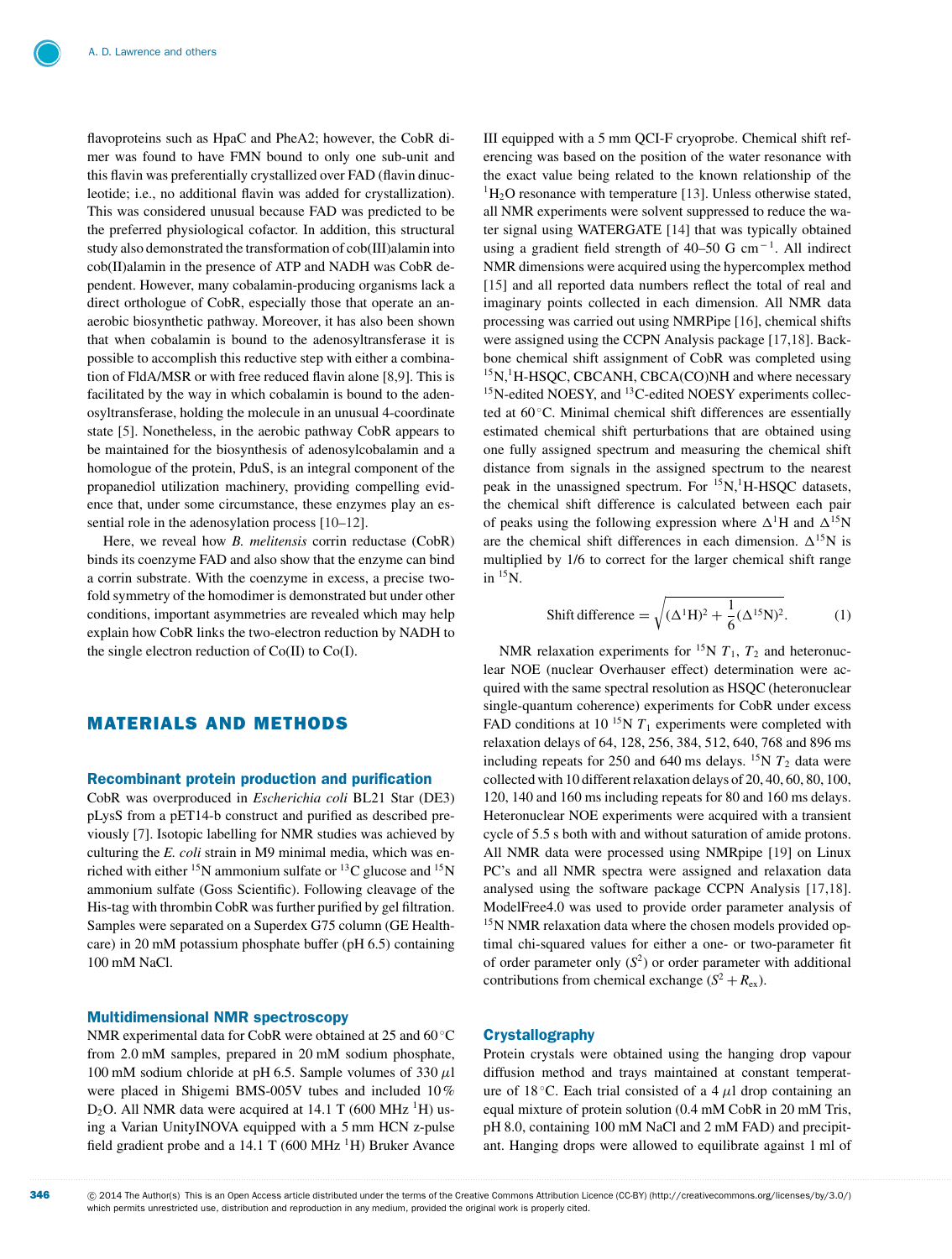reservoir solution. Conditions were initially screened using the Molecular Dimensions Structure Screen 1. Following optimization bright yellow crystals were obtained from  $0.2$  M (NH<sub>4</sub>)<sub>2</sub>SO<sub>4</sub> and 0.02 M Na acetate, pH 4.6.

Crystals of CobR were transferred into a cryoprotectant solution  $(0.2 M (NH_4)_{2}SO_4, 0.02 M$  Na acetate, pH 4.6 and 20 % glycerol) and plunged into liquid nitrogen. Diffraction data were recorded at SRS Daresbury and the crystallographic data are summarized in Supplementary Tables S1 and S2 (at [http://www.bioscirep.org/bsr/034/bsr034e120add.htm\)](http://www.bioscirep.org/bsr/034/bsr034e120add.htm). Data were processed and reduced using MOSFLM [20] and SCALA [21], solved using MOLREP [22], and refined and visualized using REFMAC5 [23] and COOT [24].

#### Fluorescence denaturation studies

Data were obtained using a Varian Cary Eclipse Spectrometer, to provide a measure of conformational stability. The enzyme was incubated for 24 h, to ensure equilibrium had been reached, in Tris buffer (20 mM Tris and 100 mM NaCl, pH 7.5) in the presence of increasing GdnHCl and urea concentrations (0–6 M). All buffers are filter sterilized (0.45  $\mu$ m filter). The protein concentration used was 30  $\mu$ g ml<sup>-1</sup>. Fluorescence measurements were obtained from 300 to 450 nm after excitation at 280 nm at 20 ◦C in order to predominantly excite the single tryptophan at position 112. The excitation slit and emission slit were both set at 5 nm. Blanks were run and adjusted for at each concentration.  $\Delta G$  values were obtained from fluorescence at maximum emission using methods described previously [25].

#### Differential scanning calorimetry (DSC)

DSC was performed using an automated Microcal capillary DSC instrument (GE Healthcare). Samples were dialysed into 50 mM NaPi, 100 mM NaCl buffer, pH 6.5, and measured at protein concentrations between 50 and 300  $\mu$ M. Measurements were performed using a standard scan rate of 125◦ /h with dialysis buffer in the reference cell. Raw data were corrected for the instrumental baseline measured with dialysis buffer in both sample and reference cells and were normalized for protein concentration.

#### EPR

EPR spectra were obtained using a Bruker ELEXSYS E500/ 580 EPR spectrometer operating at X-band. Temperature control was effected using Oxford Instruments ESR900 and ESR935 cryostats interfaced with an ITC503 temperature controller. Samples were prepared as described in the text and then frozen in liquid nitrogen. Experimental conditions were as given in the figure caption.

#### Stopped-flow kinetic experiments

Stopped-flow kinetic analysis of the reduction of CobR was performed under anaerobic conditions in a glove box (Bell Technology), maintained at less than 2 ppm oxygen, with an Applied

Photophysics SX20 stopped-flow spectrometer. All experiments were carried out in single mixing mode and monitored by multiple wavelength diode array or single wavelength analyses at 455 nm. CobR (5  $\mu$ M) was rapidly mixed with NADH (10–250  $\mu$ M) (final concentration after mixing) in 20 mM Tris, pH 8.0, containing 100 mM NaCl at 25 ◦C. Single wavelength traces at 455 nm were best described by a double exponential function using the following equation:

$$
A = A_1 \exp(-k_{10bs}t) + A_2 \exp(-k_{20bs}t) + C.
$$
 (2)

where  $k_{1obs}$  and  $k_{2obs}$  are the observed rate constants for the two phases, *A* is the absorbance at time  $t$ ,  $A_1$  and  $A_2$  are the amplitudes for each phase and *C* is the residual absorbance at the end of the reaction. The data for the concentration dependence of NADH on *k*1obs were assumed to follow a three-step model as indicated below:

$$
E_{ox} + \text{NADH} \overset{K_1}{\Leftrightarrow} E_{ox} \text{NADH} \overset{k_2}{\underset{K_{-2}}{\Leftrightarrow}} E_{ox}^{\text{t}} \text{NADH} \overset{k_3}{\underset{\Delta \text{abs}}{\Leftrightarrow}} E_{\text{red}} \text{NAD}^+
$$

The *k*1obs data were fitted to the following hyperbolic equation:

$$
k_{1obs} = \frac{k_1 k_2 [NADH]}{k_1 [NADH] + 1} + k_{-2}
$$
 (3)

where  $K_1$  is the apparent affinity for NADH and, since  $k_{-2} \approx 0$ ,  $k_2$  represents the maximal rate of flavin reduction ( $k_{\text{max}}$ ).

#### RESULTS

#### Chemical shift assignments

Backbone chemical shift assignments were completed for *B. melitensis*CobR with 94 %, 94 % and 86 % assignments, respectively, for backbone NH,  $C_{\alpha}$  and  $C_{\beta}$  resonances. The assigned backbone amide resonances of the  ${}^{15}N,{}^{1}H-HSQC$  spectrum are shown in Figure 1. The definitions and limits of the NMR solutionbased secondary structure, in comparison with those observed for the protein crystal structure 3CB0.pdb [7], were confirmed by means of a DANGLE analysis [26] (Supplementary Figure S1 at [http://www.bioscirep.org/bsr/034/bsr034e120add.htm\)](http://www.bioscirep.org/bsr/034/bsr034e120add.htm). The uncomplicated nature of Figure 1 supports the existence of a single species for CobR when in solution. The protein was confirmed as being dimeric in solution by gel filtration chromatography at room temperature (Supplementary Figure S2 at [http://www.bioscirep.org/bsr/034/bsr034e120add.htm\)](http://www.bioscirep.org/bsr/034/bsr034e120add.htm) and by subsequent NMR relaxation measurements at 60 °C.

## <sup>15</sup>N NMR relaxation analysis of CobR

<sup>15</sup>N  $T_1$ ,  $T_2$  and heteronuclear NOE NMR data for CobR (Supplementary Figure S3 at [http://www.bioscirep.org/](http://www.bioscirep.org/bsr/034/bsr034e120add.htm) [bsr/034/bsr034e120add.htm\)](http://www.bioscirep.org/bsr/034/bsr034e120add.htm) were analysed using ModelFree 4.0 with results shown in Figure 2 using a global correlation time  $\tau_m$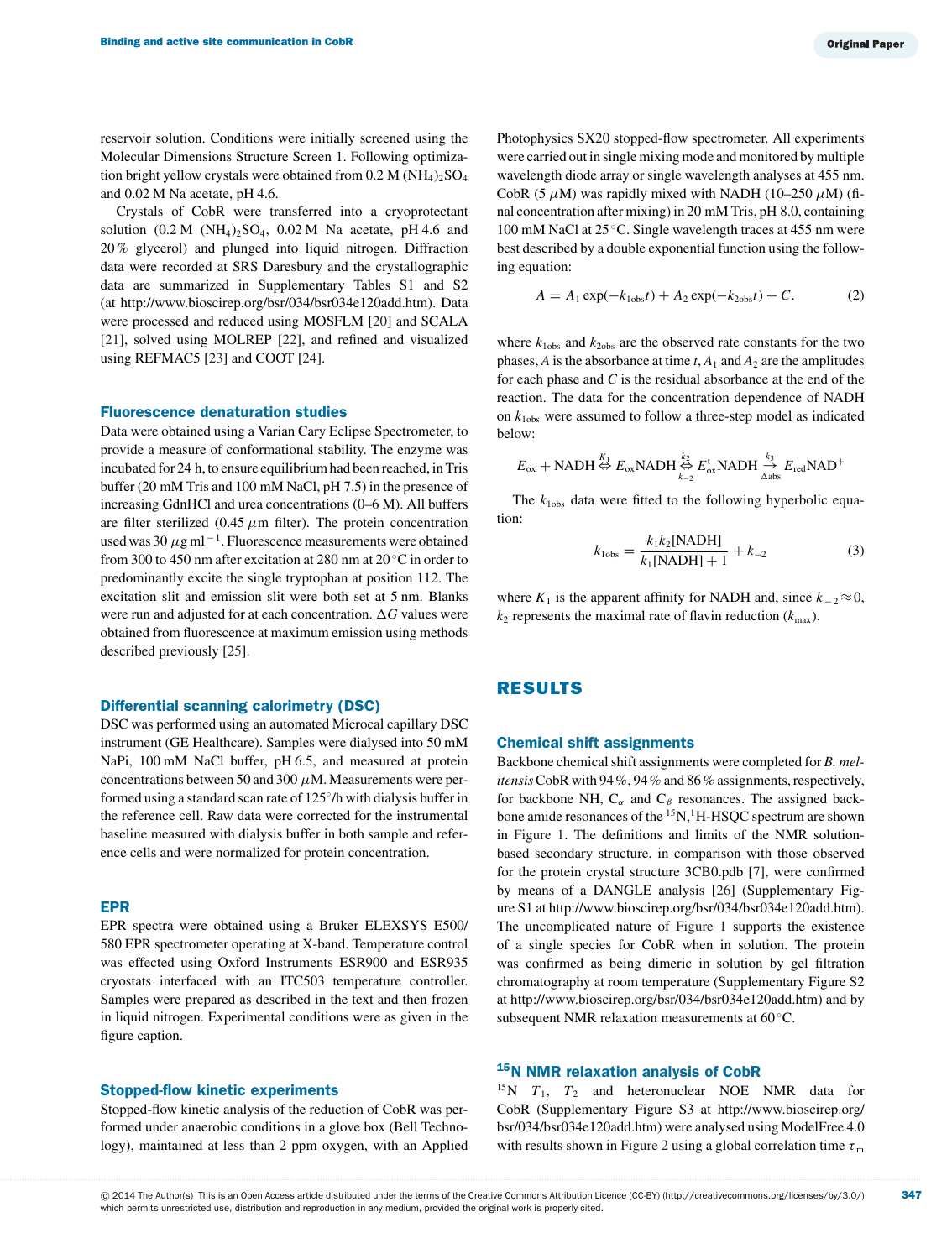

Figure 1 <sup>15</sup>N,<sup>1</sup>H-15HSQC spectra of *B. melitensis* CobR at 60◦C Assignments for the backbone cross peaks are shown using one-letter amino acid code and sequence number.



Figure 2 The variation of order parameter *S* 2 (A) and chemical exchange contribution Rex (B) following ModelFree analysis of <sup>15</sup>N NMR relaxation data for *B. melitensis* CobR at 60◦C The secondary structure of *B. melitensis* CobR is shown across each plot.

of 9.44  $\pm$  0.93 ns that was estimated from the average  $T_1/T_2$  ratio over the structured regions. A total of 146 residues was able to provide ModelFree data of which 26 required a two-parameter fit to  $S^2 + R_{\text{ex}}$  with the remaining 120 requiring only a single parameter fit to  $S<sup>2</sup>$ . Over the structured region of CobR, the average  $S^2 = 0.84$  with a standard deviation of 0.04. All  $R_{\text{ex}}$  contributions were modest with an average of  $0.77 \text{ s}^{-1}$  across all 26 residues with no specific identifiable pattern to structural elements observed.



Figure 3 Structure of CobR showing multiple occupancy by FAD Ribbon diagram of the crystal structure of *B. melitensis* CobR with two molecules of FAD (green sticks) bound to each monomeric unit in gold and grey (A). Close up of the binding site highlighting key amino acids that interact with FAD (B). (C) is identical with (B) but rotated through 45◦ about the *z*-axis. FAD in (B) and (C) is shown complete with a molecular surface.

#### Crystallization of CobR with excess flavin

The original crystal structure of CobR (PDB code: 3CB0) had only one bound FMN nucleotide per dimer, while all other biochemical evidence suggested that there should be two molecules of FAD bound per dimer [7]. The bright yellow crystals of CobR grown here were in the presence of excess FAD and afforded a structure at a maximum resolution of  $2.2 \text{ Å}$ , which was solved by molecular replacement using 3CB0 as the search model. The final crystallographic model (Figure 3) contains 162 amino acid residues with an  $R_{work}$  of 22.4% and an  $R_{free}$  of 25.0% (Supplementary Table S2). Unlike the previous structure, FAD is seen occupying both active sites of the homodimer. The CobR FAD binding site comprises residues from both subunits (Figure 3b) and highlights the importance of the CobR homodimer in binding FAD. Interactions between Ser-51 and Asp-54 from one subunit are combined with interactions between Arg-20, Arg-42, Cys-62, His-67, His-142 and Arg-166 from the second subunit for the flavin bound in each site.

The peptide backbone of the structure with FAD bound is essentially identical with the FMN bound structure with an r.m.s.d. of 0.99 Å over 162 equivalent  $C_{\alpha}$  atoms. This demonstrates that the binding of FAD has no effect on the tertiary structure of the protein and that no movement of the backbone is necessary to accommodate the addition of the AMP moiety of FAD compared with FMN.

c 2014 The Author(s) This is an Open Access article distributed under the terms of the Creative Commons Attribution Licence (CC-BY) [\(http://creativecommons.org/licenses/by/3.0/\)](http://creativecommons.org/licenses/by/3.0/) which permits unrestricted use, distribution and reproduction in any medium, provided the original work is properly cited.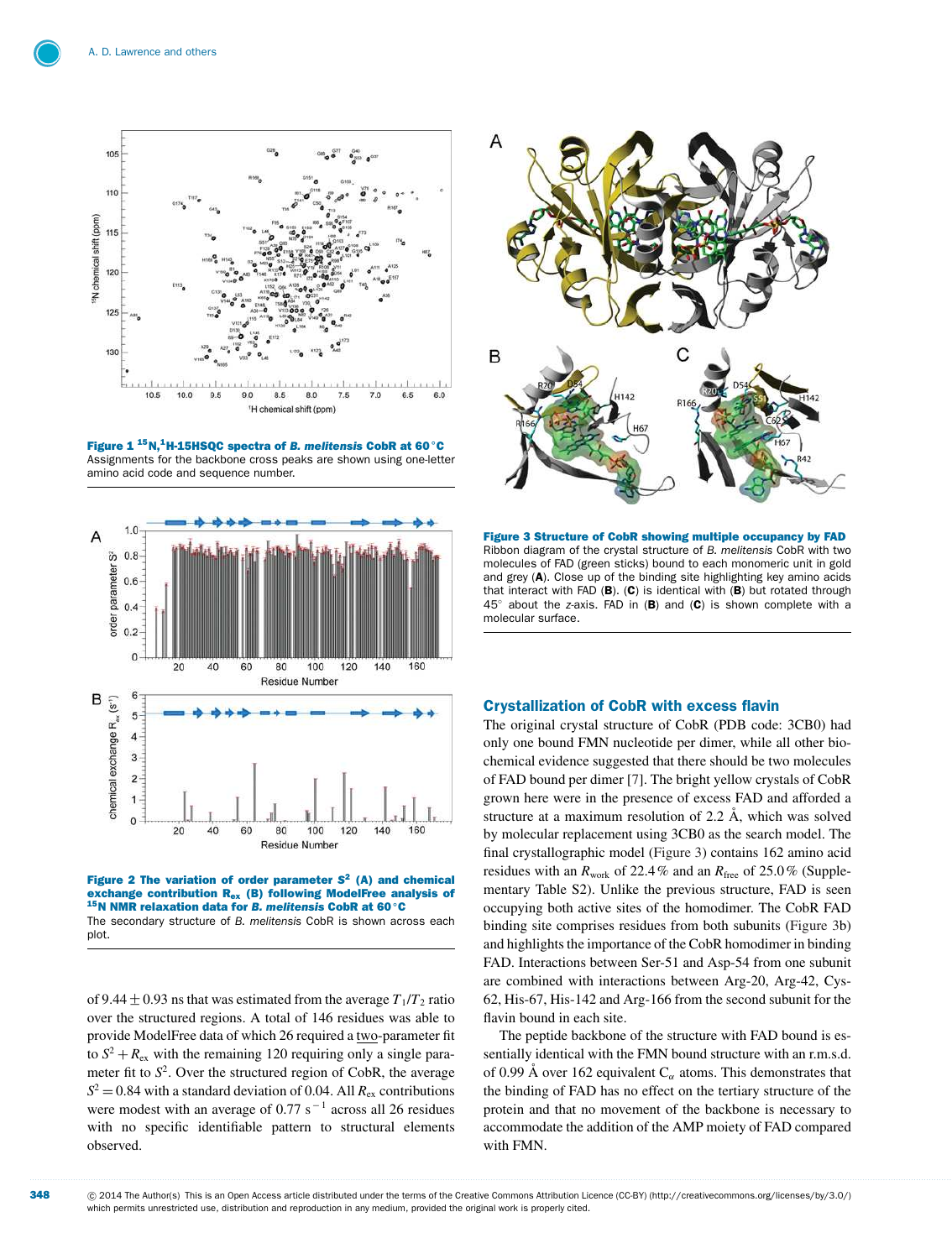From the analysis of the  $F_0 - F_c$  electron density map it was possible to identify 4 molecules of FAD bound per dimer. The isoalloxazine and ribotyl moieties of the first FAD molecule can be superimposed with the FMN in the FMN bound structure with only minor deviation and the same protein contacts are present and remain unchanged. However, the AMP moiety of FAD is not bound in the same manner as any of the other members of this flavoprotein family. CobR is an unusual member of the family since, like TftC [27], it possesses an extra helix ( $\alpha$ 4) which resides in the region of the binding site for the AMP group (Supplementary Figure S4 at [http://www.bioscirep.org/bsr/034/bsr034e120add.htm\)](http://www.bioscirep.org/bsr/034/bsr034e120add.htm). The binding modes observed in the structures of PheA2 [28] and HpaC [29] are precluded due to the presence of this aforementioned helix. In the CobR/FAD structure, the adenine group is packed against the loop between helix  $\alpha$ 3 and helix  $\alpha$ 4 and is primarily in contact with Leu-101 and Thr-102 while the ribose ring is anchored in place with interactions through Gln-103.

The additional FAD molecule in each subunit is located in the active site cavity and adopts a folded conformation similar to that observed for the binding of NADH to other flavin reductases with the adenine group stacked against the isoalloxazine ring system. The isoalloxazine moieties of both flavins are also in close proximity with an interflavin  $N5-N5$  distance of 3.8 Å. The folded FAD is hydrogen bonded to the side chains of His-142, Arg-166 together with Ser-51 and Asp-54 from the opposite polypeptide chain across the dimer interface (Supplementary Figure S5 at [http://www.bioscirep.org/bsr/034/bsr034e120add.htm\)](http://www.bioscirep.org/bsr/034/bsr034e120add.htm).

#### Addition of excess FAD

<sup>15</sup>N,<sup>1</sup>H-HSQC spectra of CobR in the absence of excess FAD (Figure 4a) illustrate that CobR is folded, structurally stable and symmetrical. However, significant changes in the NMR data are observed on addition of excess FAD (Figure 4b), which can be mapped to specific residues (Figure 4c). Changes in the chemical shift map, greater than the standard deviation from the mean minimal chemical shift difference, are observed for residues adjacent to the flavin binding site: Lys-17, Lys-29, Val-33, Gly-43, Leu-44, Thr-45, Leu-46, Ala-48, Ser-51, Val-52, His-67, Phe-95 and Arg-166. Ile-74 and His-169 are highlighted as possessing significant chemical shift changes upon addition of excess FAD but are not residues adjacent to the flavin binding site. This suggests that a small but significant degree of conformational movement occurs in CobR upon binding an additional 2 molecules of FAD. Ile-74 is highlighted in Figure 4(d) to the left of the binding site and His-169 (in an equivalent position to Ile-74 on the opposite side of the homodimer) also displays a significant chemical shift change upon FAD binding.

#### Chemical denaturation studies

The chemical stability of CobR was assessed by following the unfolding of the protein using intrinsic fluorescence; as denaturant concentration was increased unfolding causes the buried tryptophan inside CobR to become exposed. Fluorescence intensity is at a maximum and at a shorter wavelength of 320 nm when

CobR is folded which shifts to a maximum emission at a longer wavelength of 350 nm when the protein unfolds. To assess fully the chemical denaturation, CobR was unfolded in the presence of two denaturants: urea and guanidinium hydrochloride.

Both unfolding curves can be fitted using a two-state approximation with no folding intermediates detected (Figure 5). Fluorescence data collected revealed  $\Delta G$  for urea denaturation of  $31.6 \pm 1.6$  and  $14.2 \pm 0.004$  kJ mol<sup>-1</sup> for GdnHCl. Errors here reflect the precision of fit to a two-state approximation. A variation in  $\Delta G$  is seen due to the different denaturant properties. GdnHCl interacts via electrostatic interactions due to its ionic properties; however, urea operates through chaotrophic effects [30]. This suggests that electrostatic contributions are important for CobR stability.

#### **DSC**

The melting point  $(T_m)$  of *B. melitensis* CobR was determined to be  $70^{\circ}$ C by DSC; this value is assumed and not actual as the unfolding reaction is not reversible. An increase in heat capacity was observed in each rescan due to the exposure of hydrophobic residues to water and the melting temperature was also seen to depend on the scan rate. The apparent  $T<sub>m</sub>$  increases with the scan rate due to kinetic effects that drives the equilibrium from dimer to subunit to aggregate. At higher scan rates the protein appears more thermostable as the equilibrium between the unfolding of dimer to subunit and then to form aggregates is not complete. It was also shown that excess FAD has an effect on apparent  $T<sub>m</sub>$ which shifted to a value of  $80^{\circ}$ C; a property usually expected for a non-covalent ligand.

#### Cobinamide binding

The binding of a corrin substrate to CobR was investigated by EPR. The addition of CobR to a solution of  $Co<sup>2+</sup>$ -cobinamide revealed that the coordination of the cobalt ion changed from a 5-coordinate, low spin species with a water axial ligand, with  $g_{\parallel} = 2.43$  and  $A_{\parallel} = 142$  G (equivalent to a base-off cobalamin spectra), to a mixture of species with differing axial ligation, with  $g_{\parallel} = 2.24$  and  $A_{\parallel} = 124$  G (Figure 6). The observed decrease in the hyperfine coupling  $(A_{\parallel})$  following the addition of CobR signifies a decrease in the unpaired spin density on the cobalt centre, which can be attributed to strengthening of the cobalt axial ligand bonding interaction [31]. The conversion from the water axial ligand to the newly identified species can be followed by observing the  $g_{\parallel}$  hyperfine lines marked 1 and 2. In Figure 6(C) these two are of approximately equal intensity, indicating that the conversion is 50 % complete at half an equivalent of CobR.

At a ratio of one cobinamide per CobR (i.e., 2 per dimer) (Figure 6D), the spectrum was a mixture of the two forms of cobinamide and subtraction of the initial water ligated component gives the spectrum of the new species (Figure 6G). No superhyperfine splitting is observed in the resulting spectrum which suggests that the fifth ligand does not use nitrogen or the ligand is not orientated directly along the *z*-axis. However, at two equivalents of CobR (i.e., 1 per dimer), a third form of

<sup>@ 2014</sup> The Author(s) This is an Open Access article distributed under the terms of the Creative Commons Attribution Licence (CC-BY) [\(http://creativecommons.org/licenses/by/3.0/\)](http://creativecommons.org/licenses/by/3.0/) which permits unrestricted use, distribution and reproduction in any medium, provided the original work is properly cited.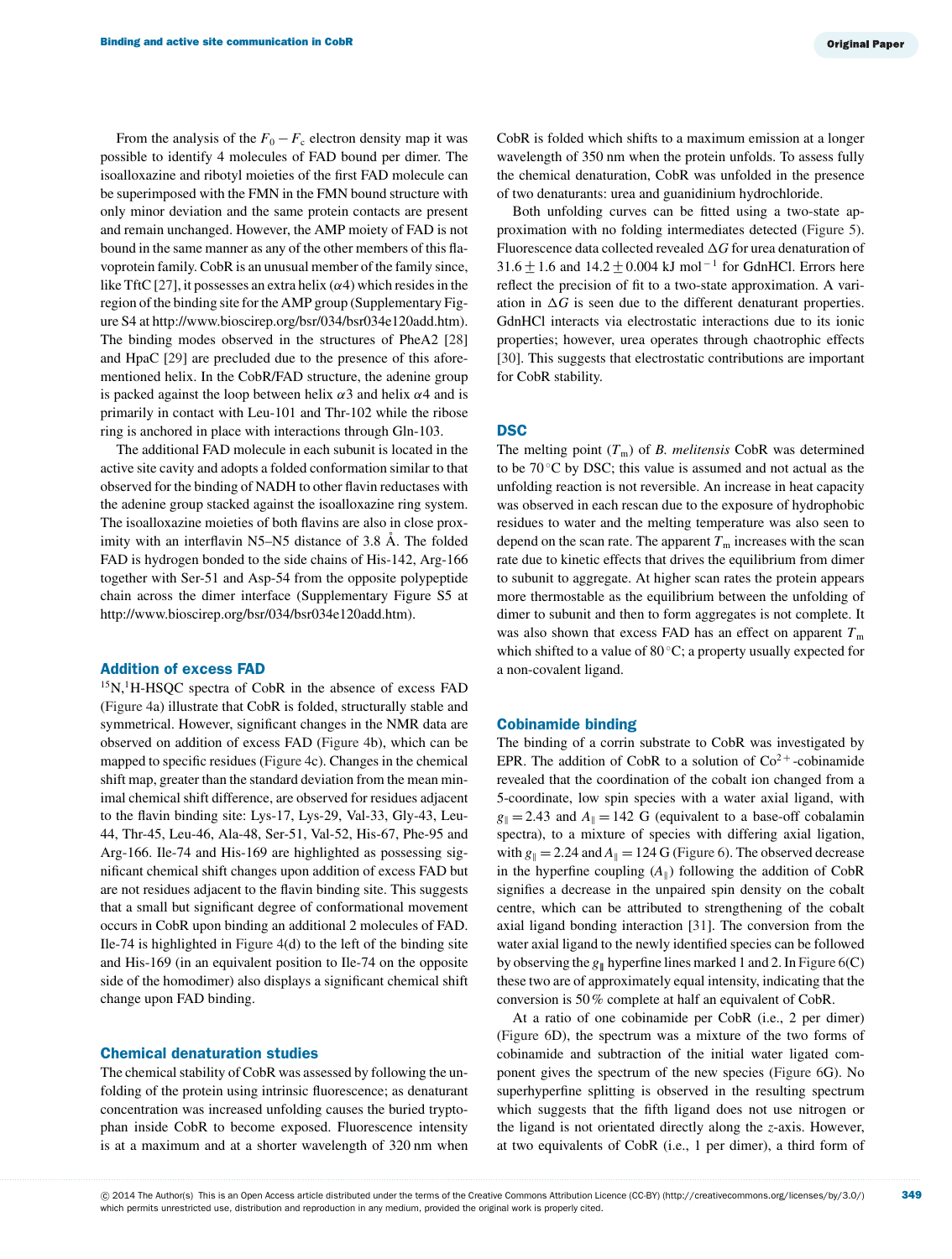

chemical shift difference using assignments for CobR with excess FAD is shown (C) together with a surface image of CobR with excess FAD (D) where residues with minimal map values  $>0.15$  are shown in red and highlighting Ile-74. Multiple bound FAD molecules are shown as sticks in (D).

cobinamide, with  $g_{\parallel} = 2.23$ , becomes prominent (Figure 6F, see also the new  $A_{\parallel}$  hyperfine feature marked 3). Subtraction of both the water-ligated component and the species observed in Figure 6(G) generates a new spectrum, which shows a superhyperfine splitting of the  $g_{\parallel}$  region (18 G) indicating coupling to a nitrogen  $(14N)$  nucleus (Figure 6H). This is thought to arise from the axial ligand being formed by a CobR side chain, e.g. a histidine imidazole group. Note that intensity at the position marked 4 shows that the water-ligated form persists to Figure 6(F).

The binding of  $Co<sup>2+</sup>$ -cobinamide to CobR was also investigated by NMR. The addition of cobinamide to a sample of CobR-induced chemical shift changes which were observed in the  $15N$ , <sup>1</sup>H-HSQC and also the HNCO spectra. When the key differences were mapped on to the structure of CobR it was evident that the changes are not localized to any particular region of the protein and are in fact more indicative of a global change in the structure (Supplementary Figure S6 at [http://www.bioscirep.org/bsr/034/bsr034e120add.htm\)](http://www.bioscirep.org/bsr/034/bsr034e120add.htm).

#### Reduction of CobR by NADH

The reaction mechanism of CobR involves the reduction of the bound flavin prosthetic group by NADH. This reductive half reaction was investigated under anaerobic conditions using the stopped-flow apparatus. Absorption transients at 455 nm were recorded following the mixing of CobR  $(5 \mu M)$  with NADH (10–250  $\mu$ M) at 25 °C. These time-dependent data were best fitted to a double exponential function representing two distinct phases of the reaction. The first phase  $(k_{obs1})$  shows a rapid initial decrease in the absorbance of the oxidized flavin and a hyperbolic dependence on NADH concentration. The second phase (*k*obs2) was slower and there was no observable dependence on

c 2014 The Author(s) This is an Open Access article distributed under the terms of the Creative Commons Attribution Licence (CC-BY) [\(http://creativecommons.org/licenses/by/3.0/\)](http://creativecommons.org/licenses/by/3.0/) which permits unrestricted use, distribution and reproduction in any medium, provided the original work is properly cited.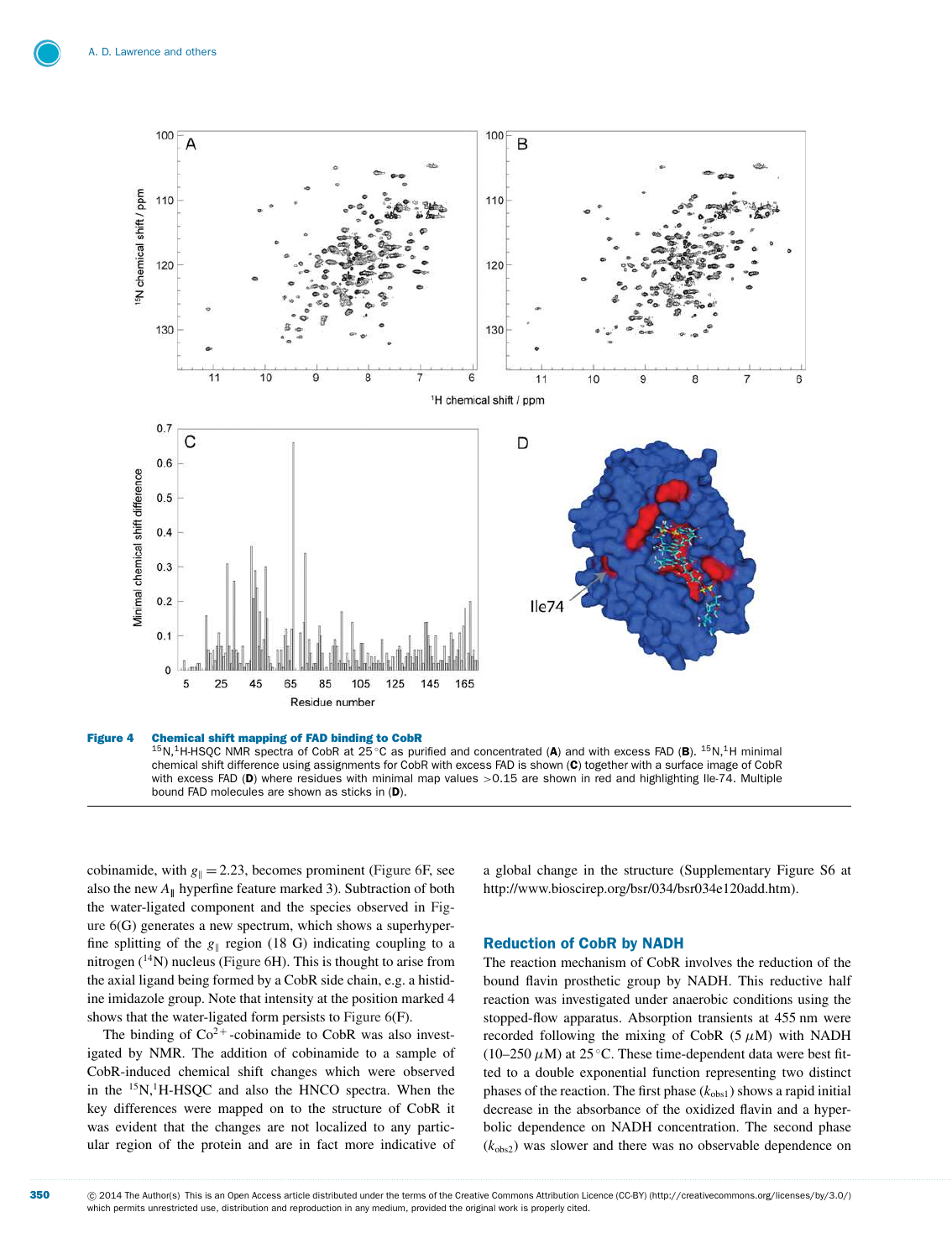

#### Figure 5 Protein denaturation curves for CobR

Fraction folded and unfolded from intrinsic fluorescence denaturation of *B. melitensis* CobR in (-)-urea, ()-GdnHCl including a Hill equation curve fit (A). Variation in  $\Delta G$  with denaturant concentration to ascertain  $\Delta G$  at zero denaturant concentration (B).



#### Figure 6 X-band EPR spectra showing the titration of  $Co<sup>2+</sup>$ -cobinamide with CobR

(A) 250  $\mu$ M Co<sup>2+</sup>-cobinamide, (B) 0.25 equivalent of CobR, (C) 0.5 equivalent of CobR, (D) 1 equivalent of CobR, (E) 1.5 equivalents of CobR and (F) 2 equivalents of CobR. At two equivalents of CobR, a second base-on form of cobinamide is observed with *g*<sup>⊥</sup> = 2.23. (G) The resulting spectrum after the subtraction of the base-off component from spectrum D and (H) spectrum of the second base-on species generated by the subtraction spectra A and G from spectrum F. Protein equivalents are expressed per dimer. Spectra were recorded at 20 K employing a microwave power of 500  $\mu$ W, modulation frequency of 100 kHz and modulation amplitude of 5 G. Also shown is the molecular structure of cobinamide. See text for further explanation.

nucleotide concentration (Figure 7). The two phases carry equal amplitude and thus are each responsible for 50 % of the flavin absorbance change during reduction. This is a clear indication of half site reactivity, where the two phases represent the reduction of the flavin at each of the active sites in the dimer. No kinetic isotope effects were observed for either of the phases when following the reduction of CobR by either [(4*R*)-<sup>2</sup>H)]NADD or [(4*S*)- <sup>2</sup>H)]NADD. The observed rate constant for the first phase  $(k_{\text{obs1}})$ against NADH concentration was fitted to a hyperbolic function (eqn 3) yielding an apparent affinity ( $K_1$ ) of 24.8  $\pm$  2.6  $\mu$ M and a limiting maximal rate of reduction  $(k_{\text{max}})$  of 41.3  $\pm$  1.1 s<sup>-1</sup>. This suggests that following the rapid binding of NADH to CobR, a rearrangement or conformational change is required before hydride transfer from the pyridine nucleotide. This conformational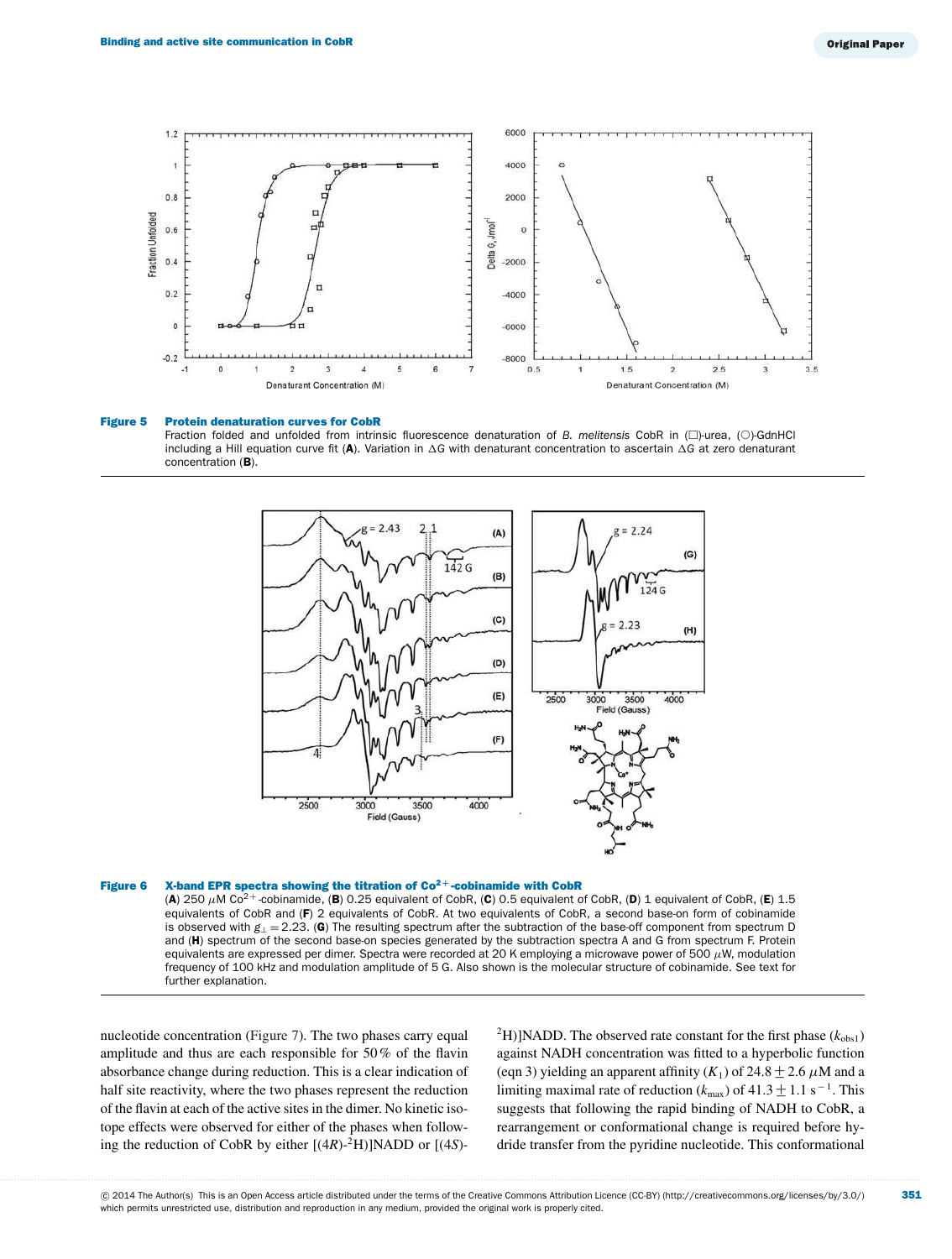

#### Figure 7 The dependence of the observed rates of CobR reduction on NADH concentration

Observed rate constants were obtained by fitting absorbance transients collected at 455 nm following the rapid mixing of CobR (5  $\mu$ M) with NADH (10–250  $\mu$ M) under anaerobic conditions at 25 °C to a double exponential function revealing *k*<sub>1obs</sub> and *k*<sub>2obs</sub>. The data for *k*<sub>1obs</sub> were<br>fit to a hyperbolic function yielding a *K*<sub>1</sub> of 24.8 + 2.6 μM and a maximal rate of reduction  $k_{\text{max}}$  of  $41.3 \pm 1.1$  s<sup>−1</sup>. Inset is the absorbance transient recorded at 455 nm upon mixing 5  $\mu$ M CobR with 125  $\mu$ M NADH.

change is the rate limiting step in the reduction of the flavin and precedes a faster hydride transfer reaction. The reduction of the first flavin in the dimer, together with the associated change in conformation, greatly affects the rate of reduction at the second site. This implies communication across the dimer interface and half site reactivity.

## **DISCUSSION**

NMR analysis of CobR through both chemical shift assignments and DANGLE analysis reveals that the solution conformation of the protein is comparable with the crystal structure and verifies the use of NMR as an additional structural probe to interrogate the CobR. The well-resolved <sup>15</sup>N HSQC are consistent with a symmetrical CobR homodimer. If the dimer was asymmetric, the NMR data would reflect the structural non-equivalence of each subunit and would manifest in the HSQC as NMR resonance doubling. It is possible that two non-equivalent units could interconvert providing a single average spectrum but  $15N NMR$ relaxation data in Figure 2 and Figure S3 do not reveal any abnormally low spin-spin relaxation rates that would indicate exchange line broadening. Equally, ModelFree analysis confirms that CobR behaves as a compact species in solution with an average order parameter  $S^2$  of 0.84. The limits of  $S^2$  define a completely rigid model at  $S^2 = 1.0$  and randomly flexible model at  $S^2 = 0.0$ with a value of 0.84 being within the typical range for a globular protein species. In addition, the estimated correlation time of CobR, from <sup>15</sup>N relaxation data, supports the presence of a 36 kDa homodimer in solution at 60 °C; estimating  $\tau_m$  at 60 °C for a 174 and 348 residue globular protein [32] provides 4.64 and 8.84 ns, respectively. The estimated  $\tau_{\rm m}$  of 9.44  $\pm$  0.93 ns clearly supports the dimer species being present in solution. The relaxation parameters show faster motion with increased  $T_1$  times at two loops, between  $\beta$ 4 and  $\alpha$ 2 and  $\alpha$ 4 and  $\beta$ 6. The first loop contains residues Gln-64 and His-67, known to hydrogen bond to the isoalloxazine ring [8]. In the FMN bound structure, helix  $\alpha$ 4 is present in the adenine-binding pocket, revealing that movement of this helix and flexibility of the preceding loop allows binding of FAD. This is confirmed by the  ${}^{15}N-{}^{1}H$  HSQC spectra in the presence and absence of FAD which show significant chemical shift differences at amino acid residues within the loop (Figure 4).

The latest crystal structure of CobR under conditions of excess FAD has confirmed that both active sites are able to bind flavin. At this elevated concentration of flavin, each active site was occupied by two flavin molecules which were pi–pi stacked. This crystal structure highlights the similarities of CobR to flavin reductases PheA2 and TftC. Each binding site in these flavin reductases contain one FAD molecule and is able to bind an additional flavin or NADH molecule. Crystal structures of PheA2 and TftC have been obtained with both the flavin prosthetic group and the nicotinamide cofactor bound in the active site [27,28]. When comparing these structures with CobR, it can be clearly seen that the additional FAD molecule in CobR is configured in a curled fashion that is extremely similar to the conformation of FAD/NADH in PheA2 and TftC as highlighted in Supplementary Figure S4.

Stability studies reveal CobR to be a thermostable protein with a melting temperature of  $70^{\circ}$ C, which is enhanced in the presence of the cofactor FAD to 80◦C. Cofactors can aid protein stability, of course, through preferential binding to the native state [33,34]. Also, from Le Chatelier's principle and the laws of mass action when FAD is in excess, it becomes energetically unfavourable to displace the cofactor from the protein into the solution. Therefore, when both FAD binding sites on each CobR dimer are saturated, excess FAD will stabilize the protein further due to entropy effects. Interestingly, a flavin reductase from the mesophilic organism *Sinorhizobium meliloti* has also been identified with 43 % sequence identity, and NMR data confirm a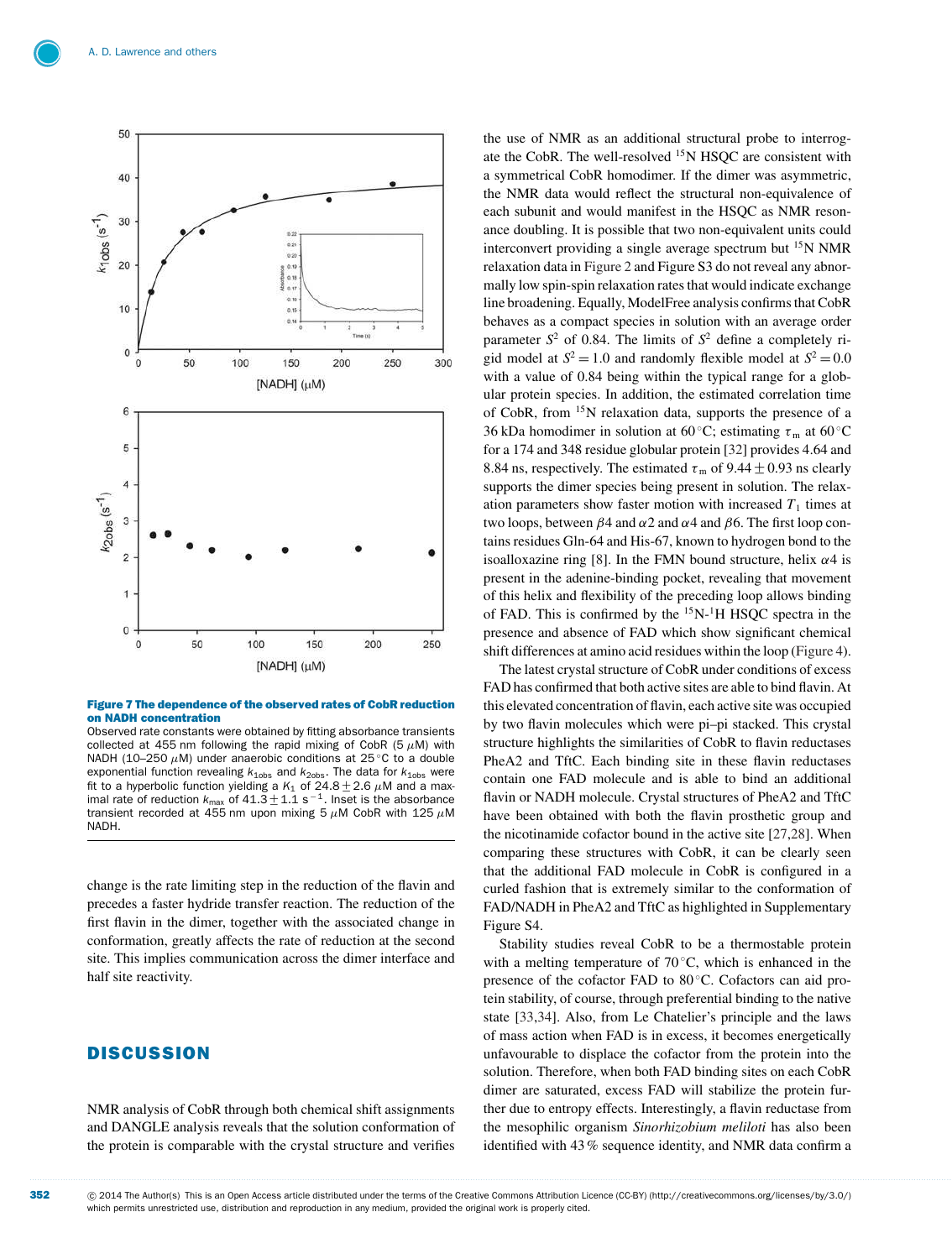conserved structure to the *B. melitensis* CobR (results not shown). DSC studies of the flavin reductase from *S. meliloti* revealed an apparent  $T_m$  of 72 °C (results not shown), which raises the question of whether enhanced thermostability or structural rigidity is an evolutionary adaption that is required for the function of the CobR enzyme.

Despite the protein exhibiting thermal stable properties the chemical denaturation study confirmed the protein can be unfolded at relatively low concentrations of denaturant. Unfolding curves show a two-state folding mechanism, once unfolding occurs to the dimer it precedes to an unfolded state. Differences between the chemical stability estimations via urea and GdnHCl are widespread through the literature. For example, Human Placental Cystatin, a thiol proteinase inhibitor, has a midpoint of transition of 1.5 M in GdnHCl and 3 M in urea [35]. A complete understanding of the mechanism of unfolding by urea and GdnHCl is not known due to the complexity of folded proteins; however, it has been proposed that the difference between the two values can be attributed to electrostatic interactions. There are six salt bridges that can be identified from the structure of CobR: (Lys-17/Asp-21), (Arg-20/Asp-54), (Lys-65/Asp-138), (Arg-71/Glu-75), (Arg-98/Asp-93) and (Arg-132/Glu-148). These salt bridges have the potential to form the basis of the thermostability observed; a hypothesis supported by  $\Delta\Delta G$  of denaturation ( $\Delta G_{\text{urea}} - \Delta G_{\text{GdnHCl}}$ ) of 17.4 kJ mol<sup>-1</sup> supporting a significant electrostatic contribution to conformational stability.

It has been suggested that for an enzyme to be designated a CobR there should be evidence not only for reduction of the cobalt but also corrin binding [8]. Herein, we have presented evidence from both NMR and EPR studies that CobR is able to bind cobinamide. The binding of a corrin to CobR induces global electronic changes within the protein, which alter the properties of both active sites across the dimer.

Interestingly, CobR seems to provide an axial ligand for the cobalt ion. This is similar to what is observed with the binding of cobalamin to PduS [11], the cobalt reductase associated with 1,2-propanediol metabolism. Furthermore, both NMR and the crystallographic structure of CobR in excess FAD support the symmetrical multiple flavin occupancy of the active site in a manner similar to PheA2 and TftC that utilize hydride transfer with NADH. This suggests parallels in the mechanism in CobR to these flavin reductases where, in the cell, CobR has the potential to exist with each binding site occupied by a flavin and an NADH molecule.

The site of corrin reduction *in vivo* is currently unknown. It is possible that CobR transfers electrons to the adenosyltransferase or alternatively the corrin is reduced while bound to CobR and then passed on the adenosyltransferase enzyme. The fact that CobR has been shown to bind and reduce a range of corrins to the  $Co<sup>1+</sup>$  state even in the absence of an adenosyl transferase [7] perhaps favours the latter. The binding of a  $Co<sup>2+</sup>$ -corrin to the adenosyltransferase enzyme appears to induce a 4-coordinate conformation which reduces the thermodynamic barrier for reduction. In this state, a number of flavoproteins and even free reduced flavin have been shown to catalyse the reduction of the corrin [8]. Adenosyltransferase enzymes fall within three unrelated families, CobA, PduO and EutT [36], and the rate of reduction of cobalamin by free flavin varies by the type of adenosyltransferase. With the CobA type of enzyme, which is the form present in *B. melitensis*, the rate of reduction was significantly slower than the PduO type [8]. This may account for why some bacteria require a dedicated reductase. Further investigation is required to explore potential interactions between CobR and the adenosyltransferase.

Reduction of the FAD coenzyme by NADH appears to be at least a three-step process, where a conformational change is required before hydride transfer. The protein displays half site reactivity, where reduction of the flavin in one active site affects the rate of reduction at the second active site in the dimer. This observed conformation change associated with the binding of NADH at one active site is similar to the phenomenon that was observed in the EPR studies looking at cobinamide binding, where two different coordination states were detected depending on the whether one or both of the active sites in the dimer were occupied.

The functional importance and structural basis for the observed half site reactivity are unclear. The two available CobR structures (with either 1 or 4 molecules of flavin bound per homodimer) are essentially identical in structure. Comparison of the structures of Phea2 and TftC with and without NAD similarly also shows very little structural change. Consequently, any structural or dynamic changes occurring upon substrate binding or flavin reduction are subtle. Clearly, the binding of flavin or substrate to one active centre will affect the electrostatic potential at the other. Additionally, subtle changes in dynamics at the second active centre may accompany binding at the first. The two active sites of the CobR homodimer are connected through a water containing channel and it is possible that communication is mediated through this channel.

The half site reactivity will result in one subunit reacting at a time. This may be beneficial to the catalytic process, since the enzyme links the one electron reduction of the corrin with the two electrons obtained from NADH. The fate of the second electron is currently unknown; however, it is known to disproportionate very quickly and this could be intramolecular rather than an intermolecular process. It is also possible that NADH binds to one active site while the corrin substrate docks at the active site on the opposite side of the dimer. Such a process could allow for regulation of the enzyme thereby controlling adenosylcobalamin synthesis. In this respect the functional importance of this half site reactivity requires further investigation.

#### AUTHOR CONTRIBUTION

Andrew Lawrence and Samantha Taylor designed and performed most of the experiments and analysis with support from Martin Warren and Mark Howard. Protein crystallization was performed by Alan Scott and Andrew Lawrence. X-ray data were collected by Richard Pickersgill and processed byAndrew Lawrence and Richard Pickersgill. EPR spectra were recorded and analysed by Stephen Rigby. Christopher Johnson performed all DSC data collection and analysis. Michael Geeves contributed to the kinetic studies. Mark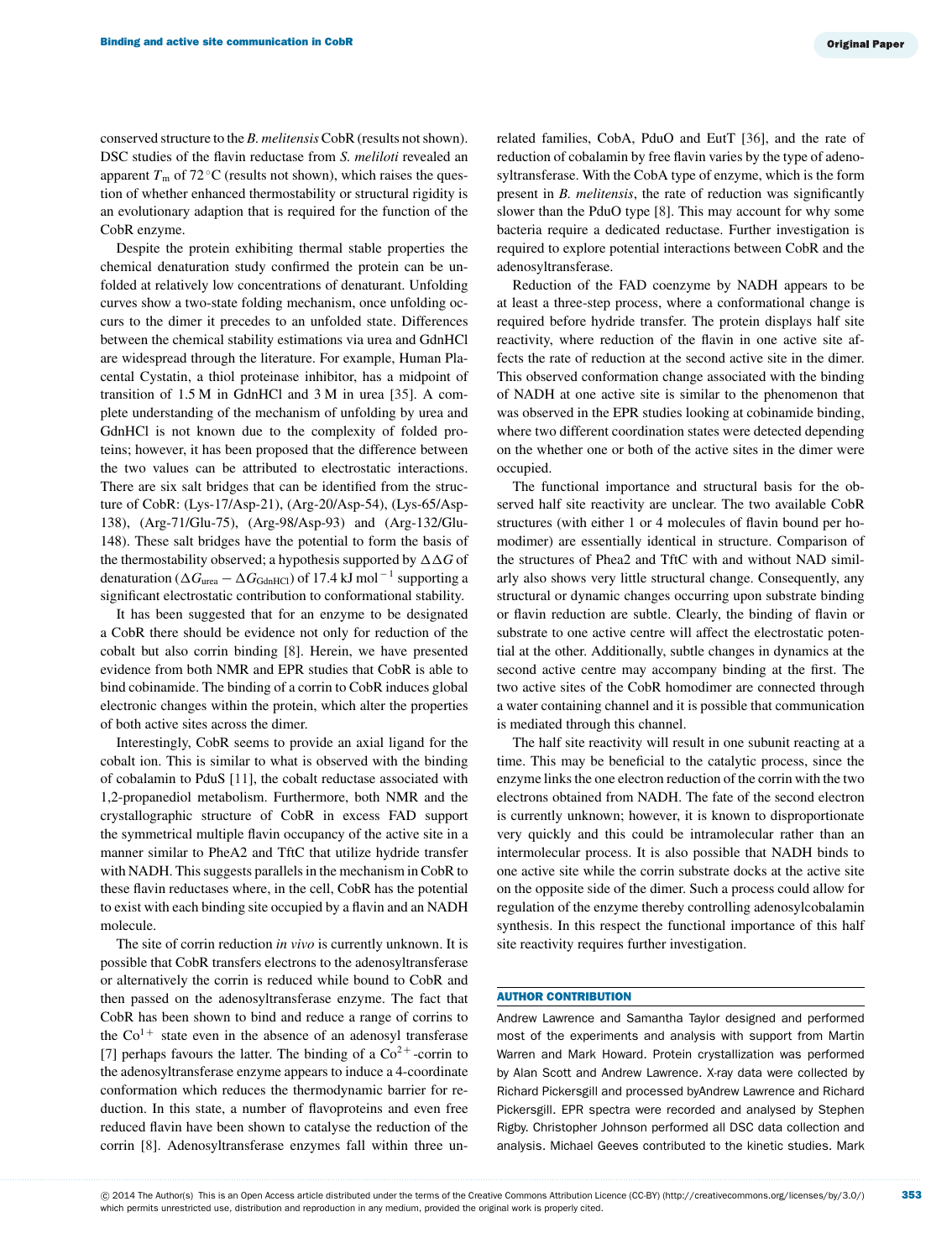Howard, Michelle Rowe and Samantha Taylor performed all NMR data acquisition, which were analysed by Andrew Lawrence, Samantha Taylor and Mark Howard. Martin Warren directed all aspects of the project. Andrew Lawrence, Samantha Taylor, Mark Howard and Martin Warren wrote the manuscript.

#### FUNDING

M.J.W. and M.J.H. gratefully acknowledge support from the Biotechnology and Biological Sciences Research Council (BBSRC) and the Wellcome Trust via project grant number BB/E002889/1 and equipment grant number 091163/Z/10/Z respectively.

#### REFERENCES

- 1 Banerjee, R. and Ragsdale, S. W. (2003) The many faces of vitamin B12: catalysis by cobalamin-dependent enzymes. Annu. Rev. Biochem. 72, 209-247 [CrossRef](http://dx.doi.org/10.1146/annurev.biochem.72.121801.161828) [PubMed](http://www.ncbi.nlm.nih.gov/pubmed/14527323)
- 2 Warren, M. J., Raux, E., Schubert, H. L. and Escalante-Semerena, J. C. (2002) The biosynthesis of adenosylcobalamin (vitamin  $B_{12}$ . Nat. Prod. Rep. 19, 390-412 [CrossRef](http://dx.doi.org/10.1039/b108967f) [PubMed](http://www.ncbi.nlm.nih.gov/pubmed/12195810)
- 3 Debussche, L., Thibaut, D., Cameron, B., Crouzet, J. and Blanche, F. (1993) Biosynthesis of the corrin macrocycle of coenzyme-B(12) in pseudomonas-denitrificans. J. Bacteriol. 175, 7430-7440 [PubMed](http://www.ncbi.nlm.nih.gov/pubmed/8226690)
- 4 Lexa, D. and Saveant, J. M. (1983) The electrochemistry of vitamin-B<sub>12</sub>. Acc. Chem. Res.  $16$ , 235-243 [CrossRef](http://dx.doi.org/10.1021/ar00091a001)
- 5 Stich, T. A., Buan, N. R., Escalante-Semerena, J. C. and Brunold, T. C. (2005) Spectroscopic and computational studies of the ATP: corrinoid adenosyltransferase (CobA) from *Salmonella enterica*: insights into the mechanism of adenosylcobalamin biosynthesis. J. Am. Chem. Soc. 127, 8710-8719 [CrossRef](http://dx.doi.org/10.1021/ja042142p) [PubMed](http://www.ncbi.nlm.nih.gov/pubmed/15954777)
- 6 Blanche, F., Maton, L., Debussche, L. and Thibaut, D. (1992) Purification and characterization of Cob(I)yrinic acid a,c-diamide reductase from *Pseudomonas denitrificans*. J. Bacteriol. 174, 7452–7454 [PubMed](http://www.ncbi.nlm.nih.gov/pubmed/1429467)
- 7 Lawrence, A. D., Deery, E., McLean, K. J., Munro, A. W., Pickersgill, R. W., Rigby, S. E. and Warren, M. J. (2008) Identification, characterization, and structure/function analysis of a corrin reductase involved in adenosylcobalamin biosynthesis. J. Biol. Chem. 283, 10813–10821 [CrossRef](http://dx.doi.org/10.1074/jbc.M710431200) [PubMed](http://www.ncbi.nlm.nih.gov/pubmed/18263579)
- 8 Mera, P. E. and Escalante-Semerena, J. C. (2010) Dihydroflavin-driven adenosylation of 4-coordinate Co(II) corrinoids: are cobalamin reductases enzymes or electron transfer proteins? J. Biol. Chem. 285, 2911-2917 [CrossRef](http://dx.doi.org/10.1074/jbc.M109.059485) [PubMed](http://www.ncbi.nlm.nih.gov/pubmed/19933577)
- 9 Fonseca, M. V. and Escalante-Semerena, J. C. (2001) An *in vitro* reducing system for the enzymic conversion of cobalamin to adenosylcobalamin. J. Biol. Chem 276, 32101–32108 [CrossRef](http://dx.doi.org/10.1074/jbc.M102510200) [PubMed](http://www.ncbi.nlm.nih.gov/pubmed/11408479)
- 10 Cheng, S. Q. and Bobik, T. A. (2010) Characterization of the PduS cobalamin reductase of *Salmonella enterica* and its role in the Pdu microcompartment. J. Bacteriol. 192, 5071–5080 [CrossRef](http://dx.doi.org/10.1128/JB.00575-10) [PubMed](http://www.ncbi.nlm.nih.gov/pubmed/20656910)
- 11 Parsons, J. B., Lawrence, A. D., McLean, K. J., Munro, A. W., Rigby, S. E. and Warren, M. J. (2010) Characterisation of PduS, the pdu metabolosome corrin reductase, and evidence of substructural organisation within the bacterial microcompartment. PLoS One 5, e14009 [CrossRef](http://dx.doi.org/10.1371/journal.pone.0014009) [PubMed](http://www.ncbi.nlm.nih.gov/pubmed/21103360)
- 12 Sampson, E. M., Johnson, C. L. V. and Bobik, T. A. (2005) Biochemical evidence that the pduS gene encodes a bifunctional cobalamin reductase. Microbiology-SGM 151, 1169-1177 **[CrossRef](http://dx.doi.org/10.1099/mic.0.27755-0)**
- 13 Wishart, D. S. and Sykes, B. D. (1994) Chemical shifts as a tool for structure determination. Methods Enzymol. 239, 363–392 [CrossRef](http://dx.doi.org/10.1016/S0076-6879(94)39014-2) [PubMed](http://www.ncbi.nlm.nih.gov/pubmed/7830591)
- 14 Piotto, M., Saudek, V. and Sklenar, V. (1992) Gradient-tailored excitation for single-quantum NMR-spectroscopy of aqueous-solutions. J. Biomol. NMR 2, 661–665 [CrossRef](http://dx.doi.org/10.1007/BF02192855) [PubMed](http://www.ncbi.nlm.nih.gov/pubmed/1490109)
- 15 States, D. J., Haberkorn, R. A. and Ruben, D. J. (1982) A two-dimensional nuclear overhauser experiment with pure absorption phase in 4 quadrants. J. Magn. Reson. 48, 286–292
- 16 Delaglio, F., Grzesiek, S., Vuister, G. W., Zhu, G., Pfeifer, J. and Bax, A. (1995) NMRPipe: a multidimensional spectral processing system based on UNIX pipes. J. Biomol. NMR 6, 277–293 [CrossRef](http://dx.doi.org/10.1007/BF00197809) [PubMed](http://www.ncbi.nlm.nih.gov/pubmed/8520220)
- 17 Fogh, R., Ionides, J., Ulrich, E., Boucher, W., Vranken, W., Linge, J. P., Habeck, M., Rieping, W., Bhat, T. N., Westbrook, T. N. et al. (2002) The CCPN project: an interim report on a data model for the NMR community. Nat. Struct. Biol. 9, 416–418 [CrossRef](http://dx.doi.org/10.1038/nsb0602-416) [PubMed](http://www.ncbi.nlm.nih.gov/pubmed/12032555)
- 18 Vranken, W. F., Boucher, W., Stevens, T. J., Fogh, R. H., Pajon, A., Llinas, M., Ulrich, E. L., Markley, J. L., Ionides, J. and Laue, E. D. (2005) The CCPN data model for NMR spectroscopy: development of a software pipeline. Proteins 59, 687–696 [CrossRef](http://dx.doi.org/10.1002/prot.20449) [PubMed](http://www.ncbi.nlm.nih.gov/pubmed/15815974)
- 19 Delaglio, F., Grzesiek, S., Vuister, G. W., Zhu, G., Pfeifer, J. and Bax, A. (1995) NMRPipe: a multidimensional spectral processing system based on UNIX pipes. J. Biomol. NMR 6, 277–293 [CrossRef](http://dx.doi.org/10.1007/BF00197809) [PubMed](http://www.ncbi.nlm.nih.gov/pubmed/8520220)
- 20 Leslie, A. G. W. (1992), Joint CCP4 + ESF EAMCB Newsletter on Protein Crystallography. No. 26
- 21 Evans, P. (2006) Scaling and assessment of data quality. Acta Crystallogr. Sect. D: Biol. Crystallogr. 62, 72–82 [CrossRef](http://dx.doi.org/10.1107/S0907444905036693)
- 22 Vagin, A. and Teplyakov, A. (1997) MOLREP: an automated program for molecular replacement. J. Appl. Crystallogr. 30, 1022-1025 [CrossRef](http://dx.doi.org/10.1107/S0021889897006766)
- 23 Murshudov, G. N., Vagin, A. A. and Dodson, E. J. (1997) Refinement of macromolecular structures by the maximum-likelihood method. Acta Crystallogr. Sect. D: Biol. Crystallogr. 53, 240–255 [CrossRef](http://dx.doi.org/10.1107/S0907444996012255)
- 24 Emsley, P. and Cowtan, K. (2004) Coot: model-building tools for molecular graphics. Acta Crystallogr. Sect. D: Biol. Crystallogr. 60, 2126-2132 [CrossRef](http://dx.doi.org/10.1107/S0907444904019158)
- 25 Pace, C. N. (1986) Determination and analysis of urea and guanidine hydrochloride denaturation curves. Methods Enzymol. 131, 266–280 [CrossRef](http://dx.doi.org/10.1016/0076-6879(86)31045-0) [PubMed](http://www.ncbi.nlm.nih.gov/pubmed/3773761)
- 26 Cheung, M.-S., Maguire, M. L., Stevens, T. J. and Broadhurst, R. W. (2010) Dangle: a Bayesian inferential method for predicting protein backbone dihedral angles and secondary structure. J. Magn. Reson. 202, 223-233 [CrossRef](http://dx.doi.org/10.1016/j.jmr.2009.11.008) [PubMed](http://www.ncbi.nlm.nih.gov/pubmed/20015671)
- 27 Webb, B. N., Ballinger, J. W., Kim, E., Belchik, S. M., Lam, K. S., Youn, B., Nissen, M. S., Xun, L. and Kang, C. (2010) Characterization of chlorophenol 4-monooxygenase (TftD) and NADH:FAD oxidoreductase (TftC) of *Burkholderia cepacia* AC1100. J. Biol. Chem. 285, 2014-2027 [CrossRef](http://dx.doi.org/10.1074/jbc.M109.056135) [PubMed](http://www.ncbi.nlm.nih.gov/pubmed/19915006)
- 28 van den Heuvel, R. H., Westphal, A. H., Heck, A. J., Walsh, M. A., Rovida, S., van Berkel, W. J. and Mattevi, A. (2004) Structural studies on flavin reductase PheA2 reveal binding of NAD in an unusual folded conformation and support novel mechanism of action. J. Biol. Chem. 279, 12860-12867 [CrossRef](http://dx.doi.org/10.1074/jbc.M313765200) [PubMed](http://www.ncbi.nlm.nih.gov/pubmed/14703520)
- 29 Kim, S. H., Hisano, T., Iwasaki, W., Ebihara, A. and Miki, K. (2008) Crystal structure of the flavin reductase component (HpaC) of 4-hydroxyphenylacetate 3-monooxygenase from *Thermus thermophilus* HB8: structural basis for the flavin affinity. Proteins 70, 718–730 [CrossRef](http://dx.doi.org/10.1002/prot.21534) [PubMed](http://www.ncbi.nlm.nih.gov/pubmed/17729270)
- 30 Monera, O. D., Kay, C. M. and Hodges, R. S. (1994) Protein denaturation with guanidine hydrochloride or urea provides a different estimate of stability depending on the contributions of electrostatic interactions. Protein Sci. 3, 1984–1991 [CrossRef](http://dx.doi.org/10.1002/pro.5560031110) [PubMed](http://www.ncbi.nlm.nih.gov/pubmed/7703845)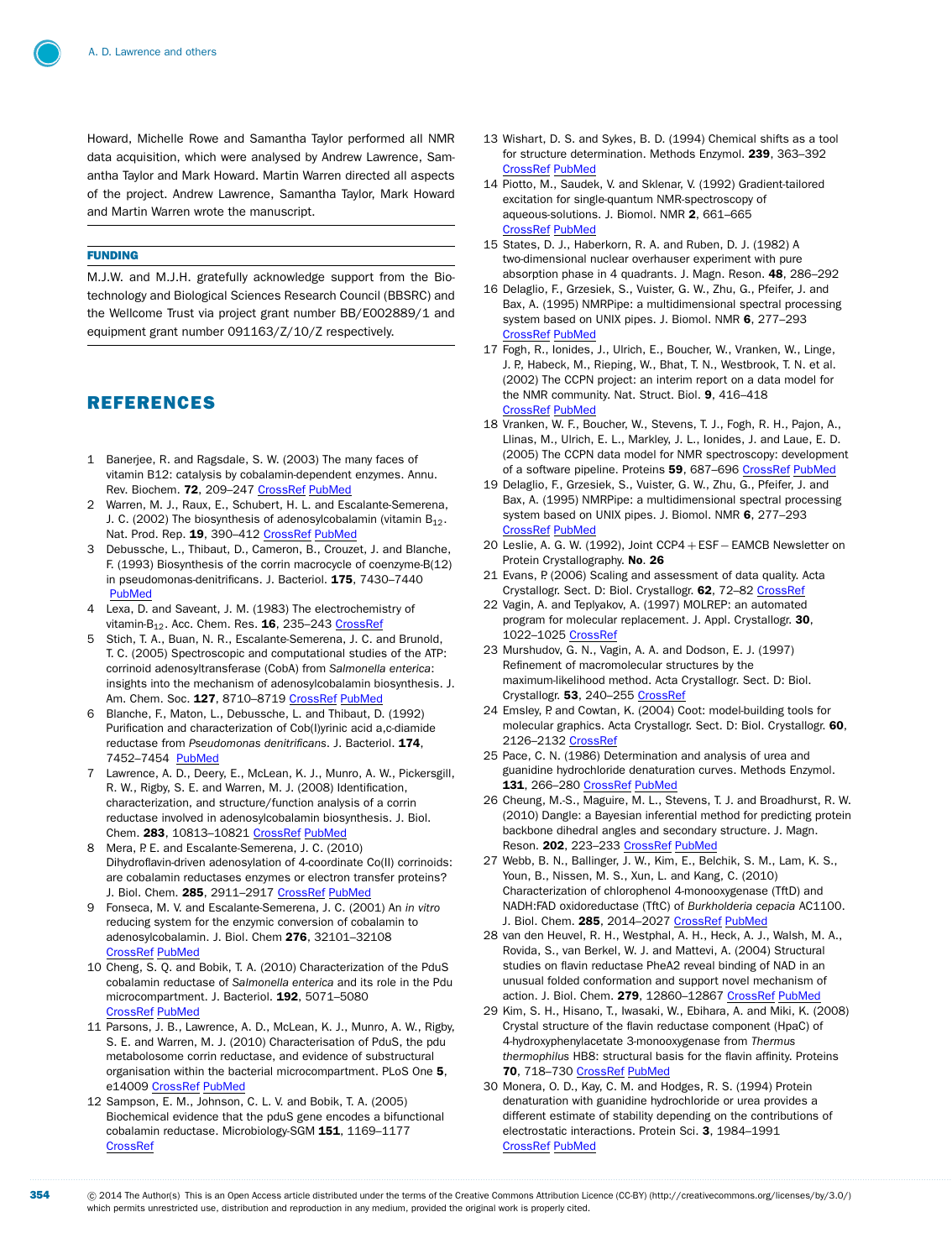- 31 Stich, T. A., Buan, N. R. and Brunold, T. C. (2004) Spectroscopic and computational studies of  $Co<sup>2+</sup>$  corrinoids: spectral and electronic properties of the biologically relevant base-on and base-off forms of  $Co^{2+}$  cobalamin. J. Am. Chem. Soc. 126, 9735-9749 [CrossRef](http://dx.doi.org/10.1021/ja0481631) [PubMed](http://www.ncbi.nlm.nih.gov/pubmed/15291577)
- 32 Daragan, V. A. and Mayo, K. H. (1997) Motional model analyses of protein and peptide dynamics using and NMR relaxation. Prog. Nucl. Magn. Reson. Spectrosc. 31, 63 [CrossRef](http://dx.doi.org/10.1016/S0079-6565(97)00006-X)
- 33 Rashid, F., Sharma, S. and Bano, B. (2005) Comparison of guanidine hydrochloride (GdnHCl) and urea denaturation on inactivation and unfolding of human placental cystatin (HPC). Protein J. 24, 283–292 [CrossRef](http://dx.doi.org/10.1007/s10930-005-6749-5) [PubMed](http://www.ncbi.nlm.nih.gov/pubmed/16284726)
- 34 Wittung-Stafshede, P. (2002) Role of cofactors in protein folding. Acc. Chem. Res. 35, 201-208 [CrossRef](http://dx.doi.org/10.1021/ar010106e) [PubMed](http://www.ncbi.nlm.nih.gov/pubmed/11955048)
- 35 Dalhus, B., Saarinen, M., Sauer, U. H., Eklund, P., Johansson, K., Karlsson, A., Ramaswamy, S., Bjork, A., Synstad, B., Naterstad, K. et al. (2002) Structural basis for thermophilic protein stability: structures of thermophilic and mesophilic malate dehydrogenases. J. Mol. Biol. 318, 707-721 [CrossRef](http://dx.doi.org/10.1016/S0022-2836(02)00050-5) [PubMed](http://www.ncbi.nlm.nih.gov/pubmed/12054817)
- 36 Johnson, C. L., Pechonick, E., Park, S. D., Havemann, G. D., Leal, N. A. and Bobik, T. A. (2001) Functional genomic, biochemical, and genetic characterization of the Salmonella pduO gene, an ATP:cob(I)alamin adenosyltransferase gene. J Bacteriol. 183, 1577–1584 [CrossRef](http://dx.doi.org/10.1128/JB.183.5.1577-1584.2001) [PubMed](http://www.ncbi.nlm.nih.gov/pubmed/11160088)

Received 14 April 2014/22 May 2014; accepted 28 May 2014 Published as Immediate Publication 9 June 2014, doi 10.1042/BSR20140060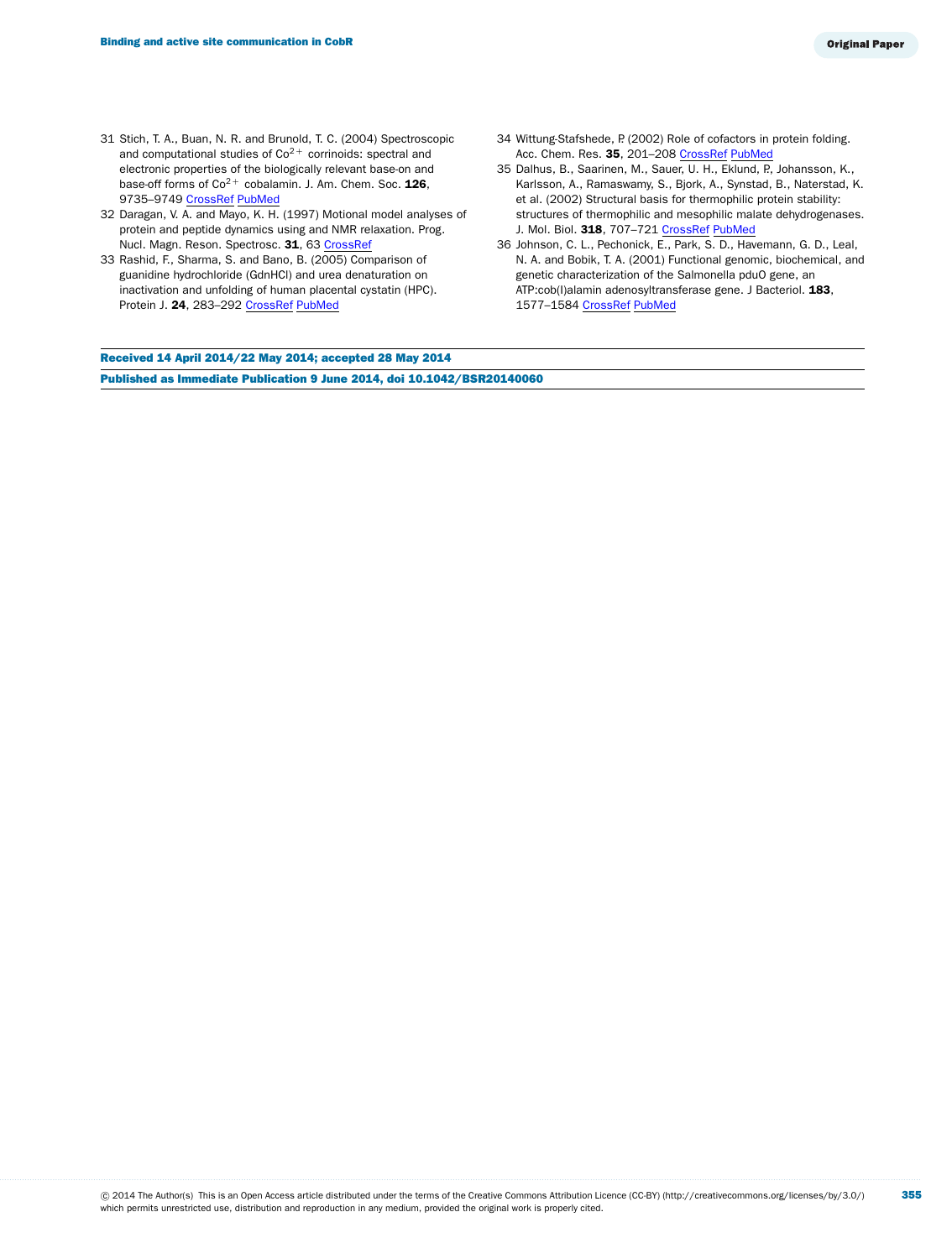**OPEN ACCESS** 

# SUPPLEMENTARY DATA



# FAD binding, cobinamide binding and active site communication in the corrin reductase (CobR)

Andrew D. LAWRENCE\*, Samantha L. TAYLOR\*, Alan SCOTT\*, Michelle L. ROWE\*, Christopher M. JOHNSON†, Stephen E. J. RIGBY $\dagger$ , Michael A. GEEVES\*, Richard W. PICKERSGILL§, Mark J. HOWARD\*<sup>1</sup> and Martin J. WARREN\*<sup>1</sup>

\*School of Biosciences, University of Kent, Canterbury, Kent CT2 7NJ, U.K.

†Medical Research Council Laboratory for Molecular Biology, Hills Road, Cambridge CB2 0QH, U.K.

‡Manchester Institute of Biotechnology, University of Manchester, 131 Princess Street, Manchester M1 7DN, U.K.

§School of Biological and Chemical Sciences, Queen Mary, University of London, Mile End Road, London E1 4NS, U.K.

|     | MOTVNNIISSVSTVESKAYRDAMSHYAGAVOIVTTAGAAGRRGLTLTAACSV<br>MOTVNNIISSVSTVESKAYRDAMSHYAGAVOIVTTAGAAGRRGLTLTAACSV |
|-----|--------------------------------------------------------------------------------------------------------------|
| 53  | SDNPPTILICLOKIHEENRIFIENGVFAINTLAGPHOOLADAFSGRIGLTODERFE                                                     |
| 53  | SDNPPTLICLOKIHEENRIFIENGVFAINTLAGPHOOLADAFSGRIGLTODERFE                                                      |
| 109 | <b>LAAWEILATGAPVLKGALAAFDCRVVSVODHSTHHVLFGEVVGLSSHAEEEA</b>                                                  |
| 109 | <b>LAAWEILATGAPVLKGALAAFDCRVVSVODHSTHHVLFGEVVGLSSHAEEEA</b>                                                  |
| 162 | <b>LIYLNRRYHKLEL</b>                                                                                         |
| 162 | <b>LIYLNRRYHKLEL</b>                                                                                         |

#### Figure S1 Secondary structure analysis of CobR from the 3CB0.pdb crystal structure (1st sequence) and NMR data (2nd sequence) using DANGLE

Alpha helices are shown in yellow and beta-stands shown in green.

 $1$  Correspondence may be addressed to either of these authors (email m.j.howard@kent.ac.uk or m.j.warren@kent.ac.uk).

The structural co-ordinates reported will appear in the PDB under accession code 4IRA. NMR assignments are available from the BioMagResBank with accession number 16780.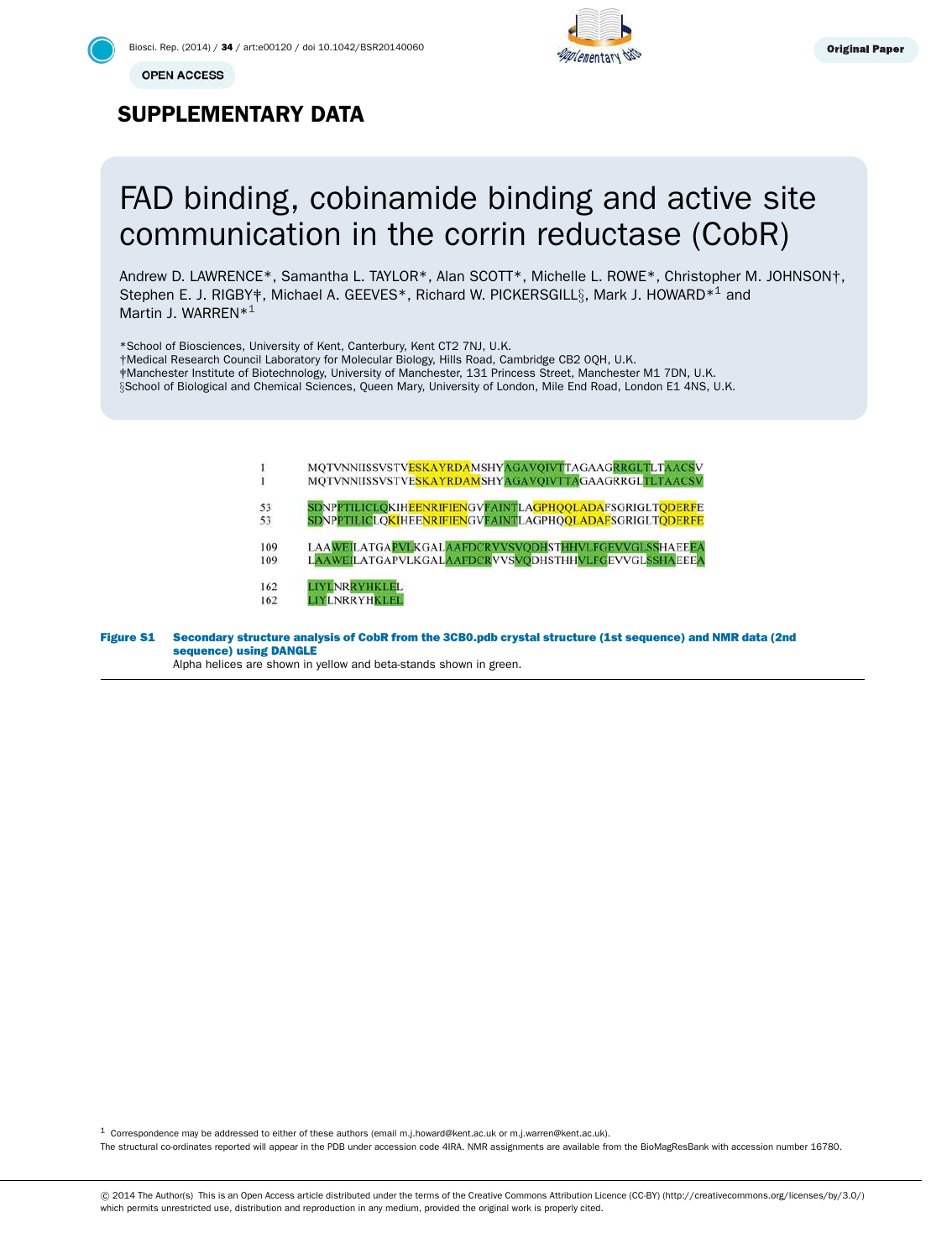

#### Figure S2 CobR characterized by gel filtration chromatography

The sample was run on a Superdex 200 gel filtration column using a 20 mM sodium phosphate buffer (pH 7.5) containing 100 mM NaCl and excess flavin (a). SDS/PAGE analysis confirmed the presence of CobR in the elution fractions. Fractions corresponding to the CobR dimer are seen, peak A at 32.01 kDa, and the FAD cofactor, peak B as shown on the gel filtration calibration curve (b).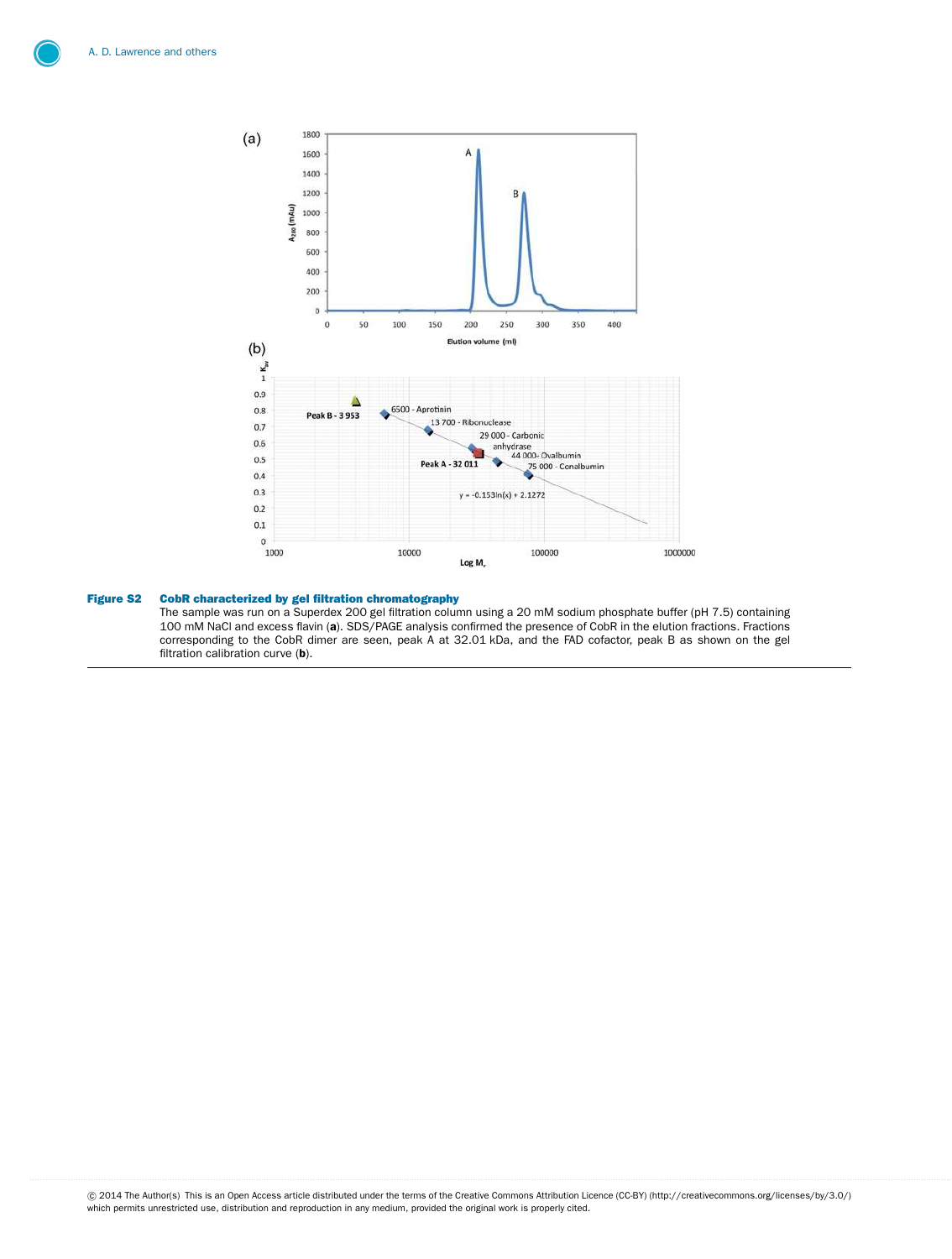

Figure S3<sup>15</sup>N NMR relaxation parameters  $T_1$ ,  $T_2$  and heteronuclear NOE for CobR at 60◦C

The secondary structure of *Brucella melitensis* CobR is shown across each plot.





The additional helix found in TftC and CobR is highlighted in green in (a).